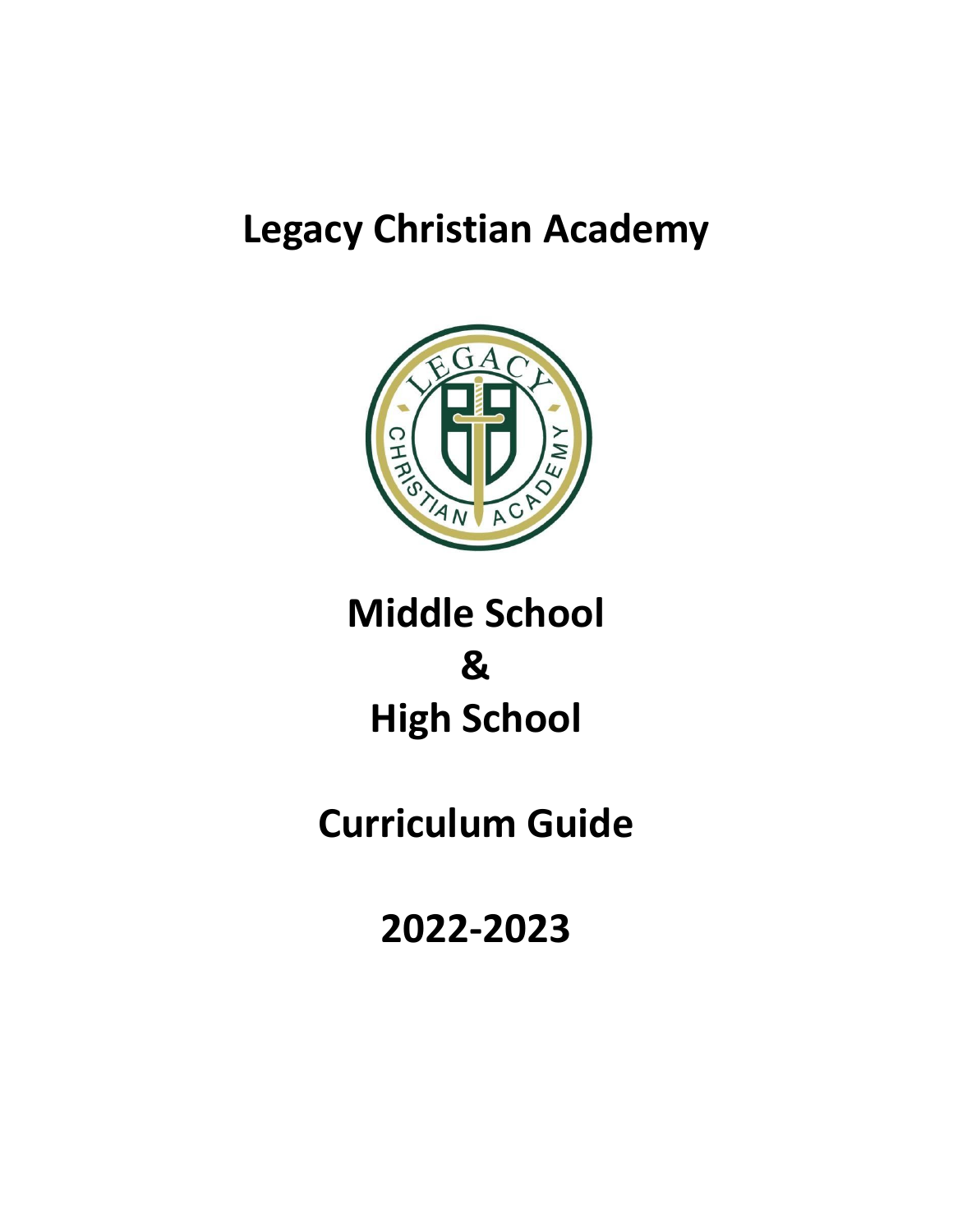# **Course of Study**

In our commitment to create an environment that will prepare our students for college, we have designed our course offerings to include Standard (college prep), Honors (advanced), and Advanced Placement (college level) courses of study for our core classes. Honors courses have the same basic content as Standard courses, presented at a more challenging level and accelerated pace with additional homework expectations. This allows each student to flourish in an environment that is best suited to his or her individual needs. AP classes do not mirror Standard or Honors curriculum, but are patterned after college level classes (including higher critical thinking and writing, and significant homework expectations).

# **Honors and Advanced Placement Enrollment**

Honors and Advanced Placement courses are demanding, and the written approval of the appropriate faculty and the Department Head is mandatory for enrollment in Honors or AP courses.

Questions concerning recommendations need to be made first to the student's current teacher. Following this, inquiries may be made of the Department Head.

#### **The following three pages contain a copy of LCA's Honors/AP Contract:**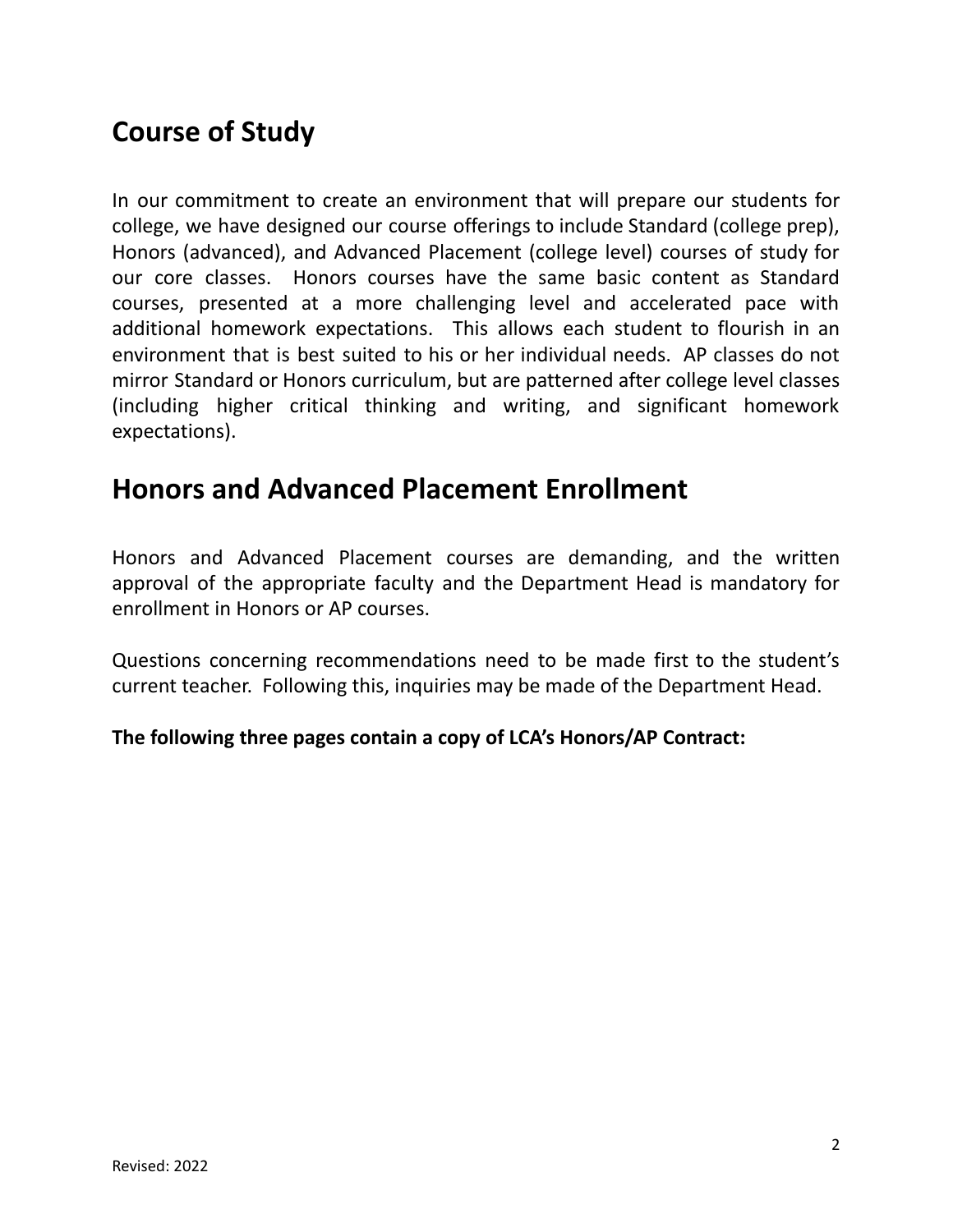#### **Legacy Christian Academy Course Expectations and Contract For Honors and AP Courses**

Course Title: Student's Name:

Understanding that God has gifted each child with unique gifts and abilities, Legacy Christian Academy dedicates itself to develop each student's abilities in a manner that brings honor to God. Most of our students are hardworking students who thrive in a college preparatory atmosphere, and they feel successful and stimulated in standard college preparatory courses. A percentage of our students are ready for a more challenging atmosphere, thrive on that competition, and are willing to commit to the increased demands of an advanced level course. Please use the following list of characteristics as a guide to assess a student's suitability for our advanced program. This list is compiled from various College Board publications.

#### Characteristics of an Honors or AP student:

- Self-motivated, and intrinsically motivated by the discovery process when studying or creating a project; prefers scholarly endeavors over other pursuits
- Embraces compressed instruction on basic information, requires little practice of basic skills, ready to move to application of skills in a very short time frame, accepts a fast pace
- Enjoys reading, reads for pleasure beyond assigned school reading, reads perceptively, is eager to experience the magic created for a reader through authors' various techniques
- Regularly "goes beyond the teacher" in observations, analysis, and conclusions due to divergent thinking; enjoys pursuing the complexities of a problem
- Comes to class ready to pursue a line of questioning rather than passively accept instruction
- Ably supports group members in cooperative learning exercises and projects
- Often makes connections across the curriculum, synthesizing information from course to course
- Realizes grades are important, but not more important than the learning; does not struggle to maintain an A/B average in core classes
- Former teachers in the vertical team can attest to the student's maturity as witnessed in behavior, work ethic, integrity, attitude toward authority, and academic standing

● Actively engages parents and teachers as co-learners in his or her own individual pursuits

*With the preceding characteristics in mind, Legacy Christian Academy presents this*

### **CONTRACT FOR STUDENTS, PARENTS, AND TEACHERS**

#### STUDENTS WILL:

1. Understand that enrollment in an advanced class does not guarantee acceptance into the following year's class.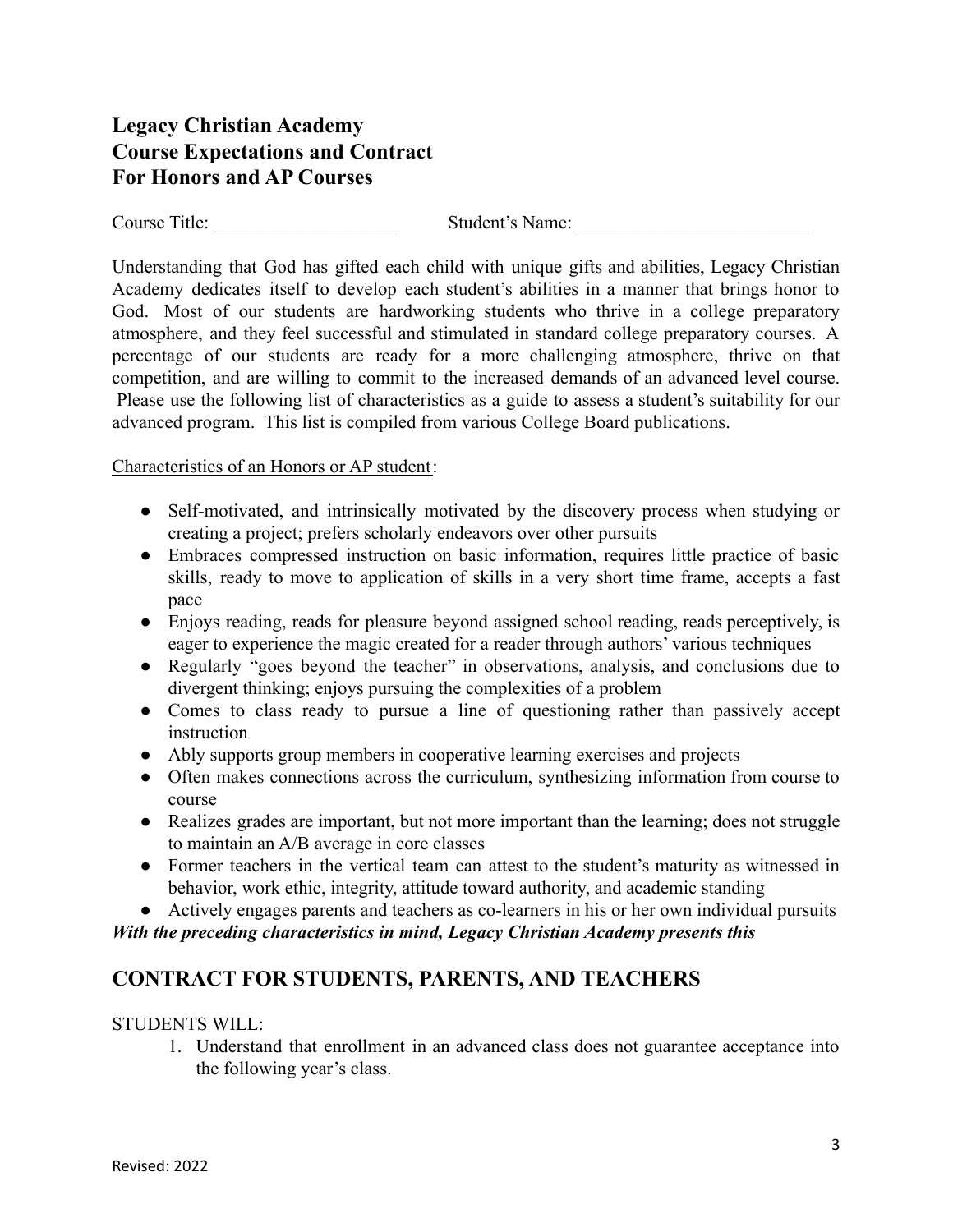- 2. Maintain an average of 85 in an Honors class, or 90 in a standard level college-prep class, to be allowed to register for the next year's Honors, AP class, or Dual Credit Course. New incoming students will take the Renaissance diagnostic test and must score at least one grade level above their entrance grade level in math and/or Reading in order to register for an Honors, AP class or Dual Credit Course.
- 3. Complete summer assignments as a required element of the course. Choosing not to complete the assignment means choosing not to be in the advanced level course, if such an assignment is made for the course.
- 4. Complete all academic prerequisites for an advanced level class.
- 5. Work diligently to maintain a high average. Falling to a 79 average or below for any grading period (progress report or report card) will cause your parents and teachers to re-evaluate your placement in advanced level courses.
- 6. Understand that an AP class is a college level course, not a high school level course. The homework load for an advanced class, particularly an AP course, is significantly different from that of a college prep class. You will do more work to prepare for class, at a more complex level, than your friends in standard classes.
- 7. Keep track of grades earned, and understand that grading in an advanced class is often different from other classes. For example, there are usually fewer daily grades, and major grades are usually weighted more heavily. Learn how your teacher grades.
- 8. Recognize that if we have to change your schedule for you to come out of an advanced level course, you will have to change more than just that one class. Schedules often are changed significantly to accommodate any move.
- 9. Plan to take the AP exam when enrolled in an AP course. The cost of the exam is approximately \$90 per exam, and is the responsibility of the student, not the school.
- 10. Abide by the Honor Code. Honesty and integrity are important for all students, but the higher expectations in advanced level courses sometimes tempt students to make poor choices. "To whom much is given, much is expected"; while you develop your God-given abilities, as academic leaders you will be held highly accountable to the Honor Code.
- 11. Sign the contract below and return it to your advanced level teacher, one copy for each different advanced level class.

#### PARENTS WILL:

- 1. Read the "Students Will" section above.
- 2. Understand that we have an open enrollment policy regarding advanced level courses; we welcome students to the rigor of Honors, AP classes and Dual Credit courses if they can succeed in that atmosphere and maintain the required course average of 85 or higher.
- 3. Help their child practice time management and prioritizing skills so he or she will be more successful.
- 4. Recognize that making an A or B in a standard class does not guarantee an A or B in an advanced level course. A number of our students have a good work ethic and enjoy making good grades; those characteristics alone will not lead to success in an advanced level. Rather than a teacher saying, "In a standard class the students do ten problems, so honors students will do twenty," it is more true to say, "In a standard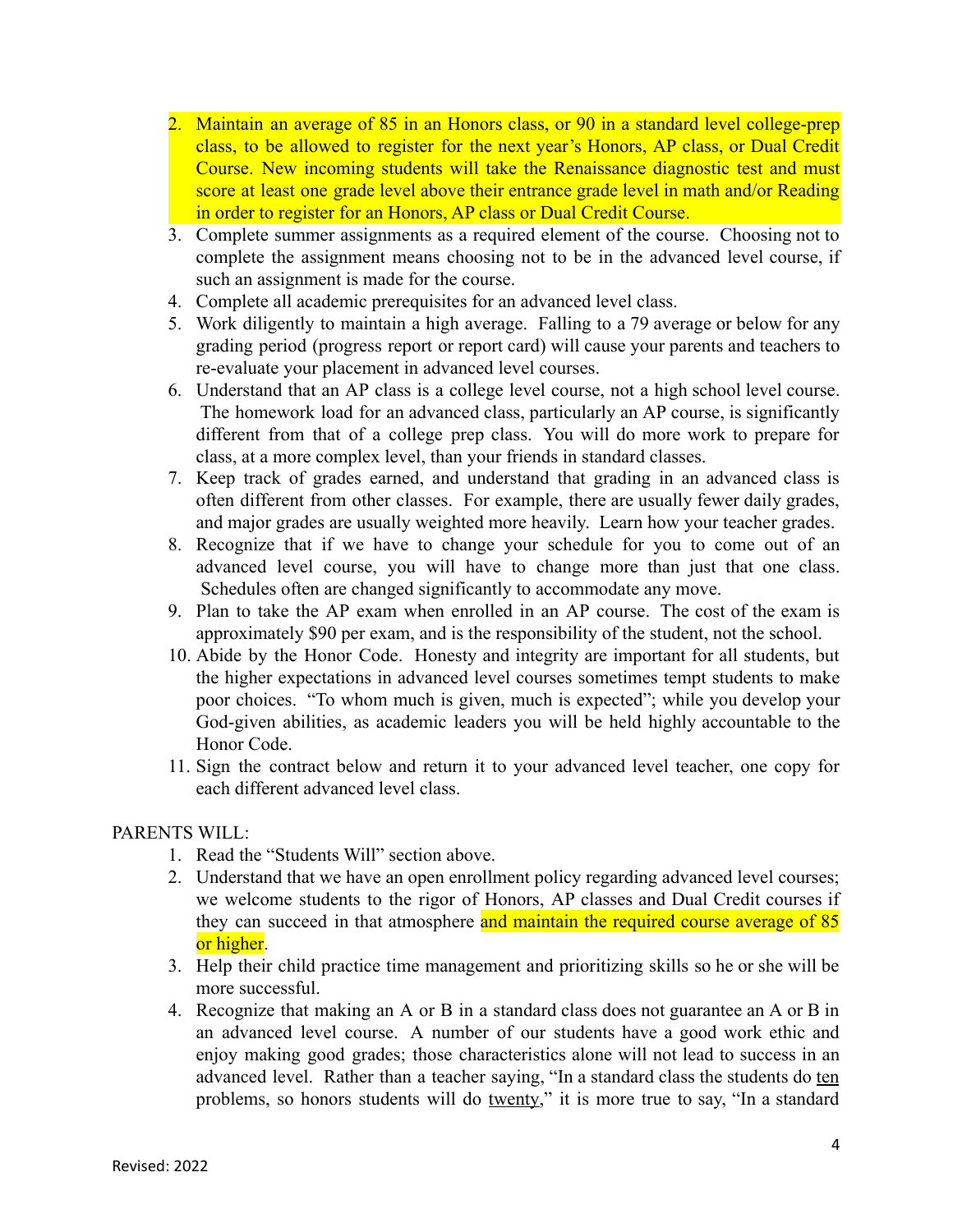class the students have to do ten problems to understand the process; in honors they understand the process after three problems, then jump to a higher complexity for the next seven." If the student has a good work ethic, but cannot deal with compressed instruction of basic skills and a higher level of critical thinking, he or she should not be in advanced class. Those students should, instead, stay in a standard class and enjoy making high grades.

- 5. Agree to work in partnership with the advanced level teacher to serve the best interests of their child.
- 6. Observe spring registration dates; class sizes are limited, and an advanced level class will be filled on a first-registered, first-served basis.
- 7. Make a copy of this contract to keep for their information, if they so choose.

#### TEACHERS WILL:

- 1. Agree to teach the Honors or AP course at a pace, depth, and complexity at a challenging level.
- 2. Advise a student and parents within the first progress report grading period if the student's work is not proficient for success so the decision concerning placement can be reconsidered.
- 3. Foster a love of learning and disciple a spirit of discovery by being prepared to guide gifted students in their pursuits.
- 4. Communicate due dates, test dates, grades, etc. in advance to parents through FACTS so they can help their children budget their time.
- 5. Engage in a partnership with the students' parents, working together in their children's best interests.
- 6. Love the students, as we love ourselves.

| Signed: |           | Printed Name: |           | Date: |
|---------|-----------|---------------|-----------|-------|
|         | (Student) |               | (Student) |       |
| Signed: | (Parent)  | Printed Name: | (Parent)  | Date: |
| Signed: | (Teacher) | Printed Name: | (Teacher) | Date: |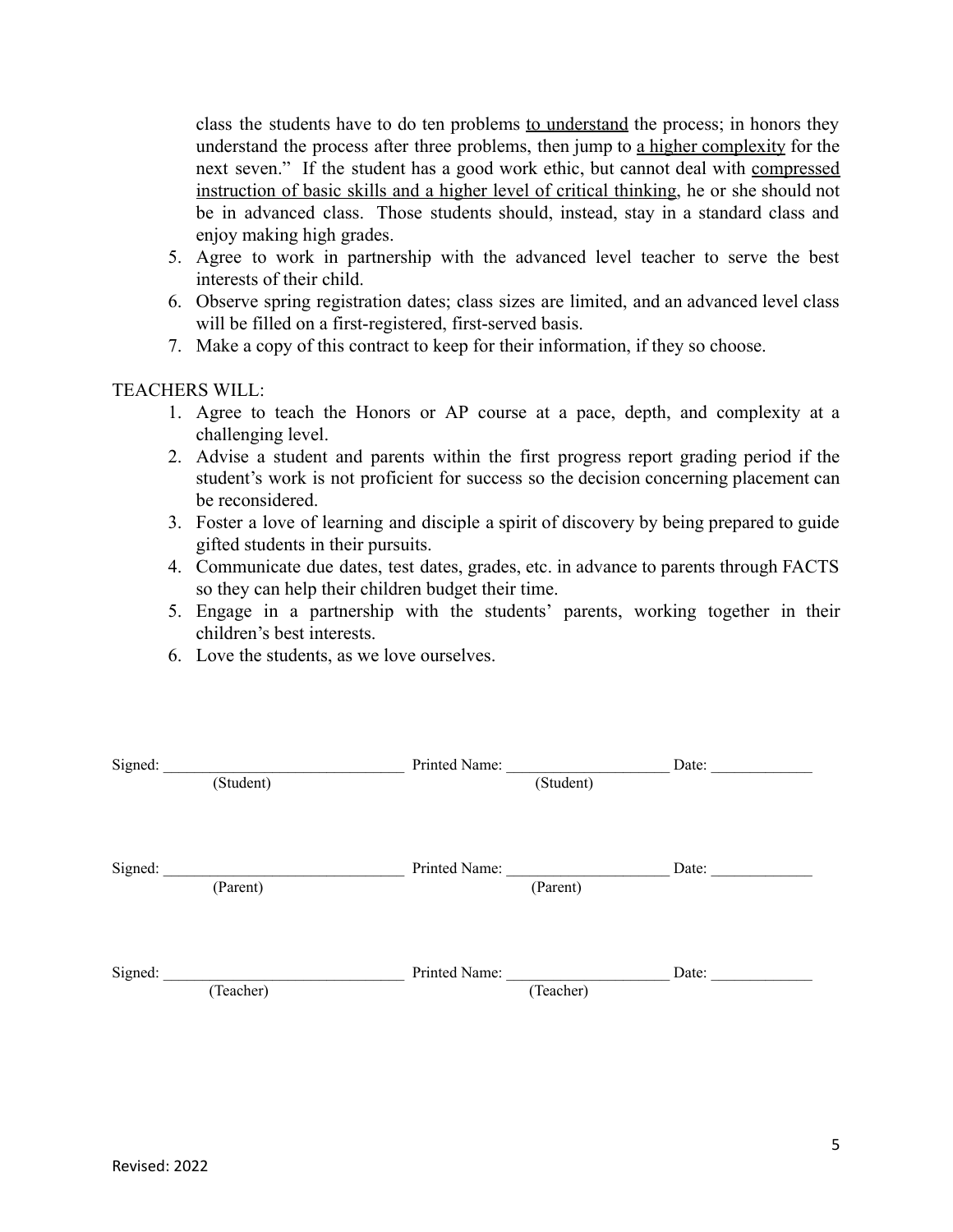#### **Mission Statement:**

Legacy Christian Academy provides a Christ-centered, college preparatory culture of educational excellence wherein young men and women are trained spiritually, academically, physically, and artistically to reach their God-given destinies*.*

Advanced Placement courses are weighted with one additional quality point credit on transcripts. Honors courses are weighted with one-half of an additional quality point on transcripts.

#### **For Returning Students:**

Faculty members have the right to consider not only the student's numerical grade average, but also their maturity, diligence, and developmental aptitude for advanced level courses.

Enrollment in an Honors course does not guarantee a recommendation for the following year; students must demonstrate the ability to thrive and succeed in the advanced-level course. At the end of each year, teachers will reevaluate placement in their courses, and continuation is subject to approval by the faculty member and/or the Department Head.

# **Homework**

Teachers assign homework on a regular basis. Students should, with parental guidance, prioritize and manage their own schedules to allow time for homework to be balanced with personal activities. In planning their schedule, students should allow for adequate time to complete assigned homework, study for tests, and prepare for major projects. The school strongly suggests that parents and students should carefully consider the student's commitment to academics and sports; and extra-curricular, church, and family activities in consideration of the student's self-discipline and work ethic. Renweb should be consulted regularly for homework assignments and grades earned.

Homework is assigned in various classes according to the following guidelines:

- Standard Course: approximately 1 hour outside of class for every class meeting
- Honors Course: approximately 1 ½ hours outside of class for every class meeting
- AP Course: approximately 2 hours outside of class for every class meeting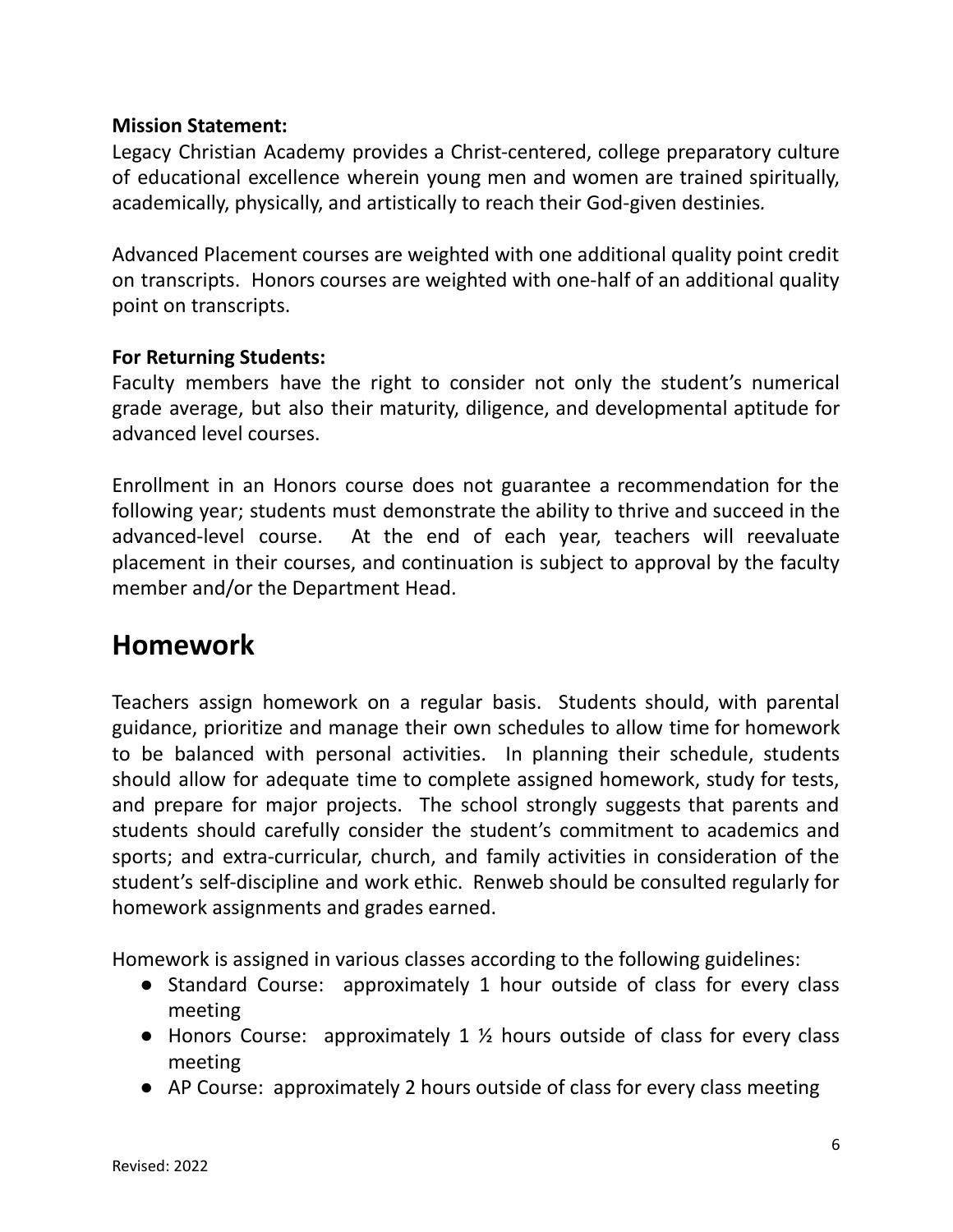# **Graduation Requirements**

LCA is accredited with Cognia. Graduates of Legacy Christian receive the Foundation Distinguished Diploma, the highest program in the state of Texas. Our Texas Legislature passed House Bill 5 into law, which modifies high school graduation requirements beginning with the class of 2018. It establishes a Foundation Program for high school graduation, offers students endorsements in up to five areas, and provides for an option for a distinguished level of achievement. Our graduates will all graduate with the Distinguished Level of Achievement, still the highest program, as well as the STEM and Multidisciplinary Studies.

To graduate from Legacy Christian Academy a student MUST:

- accumulate a minimum of 27 credit hours in approved/required courses
- have completed and passed all approved/required courses within the same calendar year of graduation
- have regularly attended all classes for the required number of days
- have their tuition account current and paid in full
- enroll for their senior year and pass a minimum of five academic courses at Legacy which does not include any physical education courses
- perform 10 hours of community service per semester for a total of 20 hours their senior year

To participate in the graduation ceremony in May, a senior MUST:

- complete all of the above written requirements
- pass all the required semester and year long classes of their senior year. They may not complete an approved credit recovery class their senior year and participate in the graduation ceremonies.

A senior who fails to accumulate the necessary credits at Legacy (see page 8 under Academic Requirements) cannot participate in the graduation exercise but can complete credit recovery approved by the registrar and receive a Legacy diploma. A senior choosing to recover a credit in order to receive a Legacy diploma must complete all work within the calendar year after the date of the graduation. Account must be current and paid in full in order for students to participate in the graduation ceremony.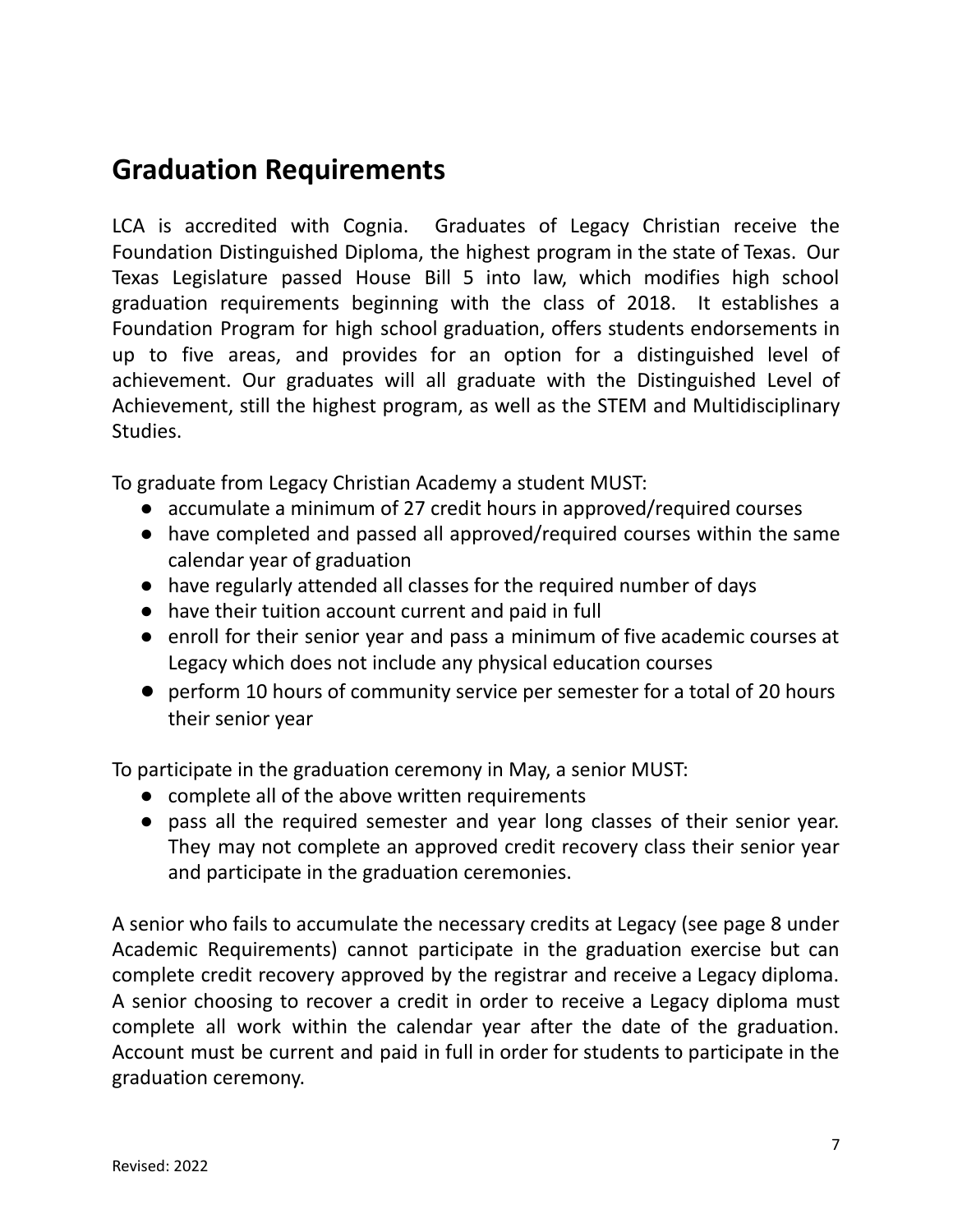# **Honor Graduates**

For a student to graduate with an Honors Diploma, he/she must complete a minimum of ten honors level courses. For the student to graduate with High Honors, he/she must complete a minimum of ten honors level courses with a minimum of three of the ten honors courses consisting of AP level courses. Please see the Course Expectations and Contract for Honors and AP Courses under Academics at the school's website. For the award of Honor Graduate a student must earn a grade GPA of 3.00 or higher. For the award of High Honor Graduate, a student must earn a GPA of 3.5 or higher. Students must have attended Legacy Christian Academy full time for the last four semesters.

Other pertinent information about LCA can be found in the Middle School and High School Family Handbook, which is distributed to families during Legacy Launch. There are extra copies in the front office and a copy can be found on the website legacychristianacademy.org.

| $9th$ :        | $10^{th}$ :       | $11^{th}$ :       | $12^{th}$ :             |
|----------------|-------------------|-------------------|-------------------------|
| English I      | English II        | English III       | English IV              |
| Alg. $1$       | Geometry          | Alg. $2$          | College Algebra         |
| W Geography    | W History         | U.S. History      | Economics/Government    |
| <b>Biology</b> | Chemistry/Physics | Chemistry/Physics | <b>Forensic Science</b> |
| <b>Bible</b>   | <b>Bible</b>      | <b>Bible</b>      | Bible 12                |
| Spanish I      | Spanish II        | Spanish III H     | Elective                |
| Health/Speech  | Elective          | Elective          | Elective                |
| Elective       | Elective          | Elective          | Elective                |
|                |                   |                   |                         |

# **Degree Plan**

#### **Electives:**

**Required:** 1 year PE 1 year Fine Arts

1 year Technology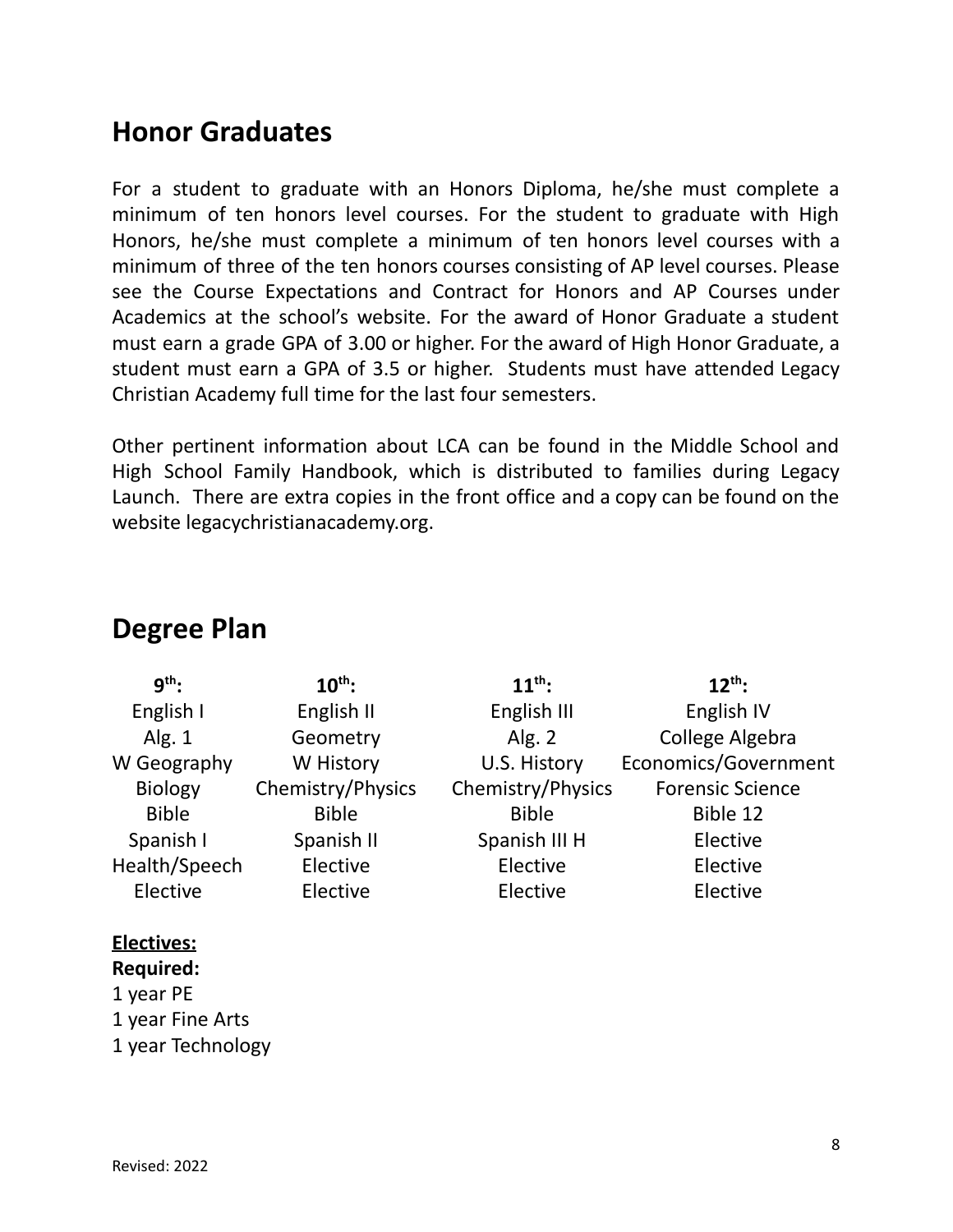#### **Elective Possibilities:**

PE (2 sports also count as one year of PE) Graphic Design/Web Design Art Advanced Art (by approval from Art Advisor) Photography (prerequisite: Graphic Design) Yearbook (by approval from Yearbook Advisor) Cheer (Tryouts in April for following year) Athletics (by approval from Athletic Advisor) Theatre Arts Theatre Production Advanced Theatre Arts (Tryouts in April for following year) Worship Team Robotics (1 semester) AP Computer Science A Entrepreneurship Personal Finance **Horticulture** Ceramics Sculpture Outdoorsman

#### **Dual Credit Classes Offered with LIT (approval by registrar, must meet requirements)**:

11th grade - US History 1301 and 1302 12th grade - English 1301 and 1302; Economics 2301; Government 2305; Math 1314 (College Algebra)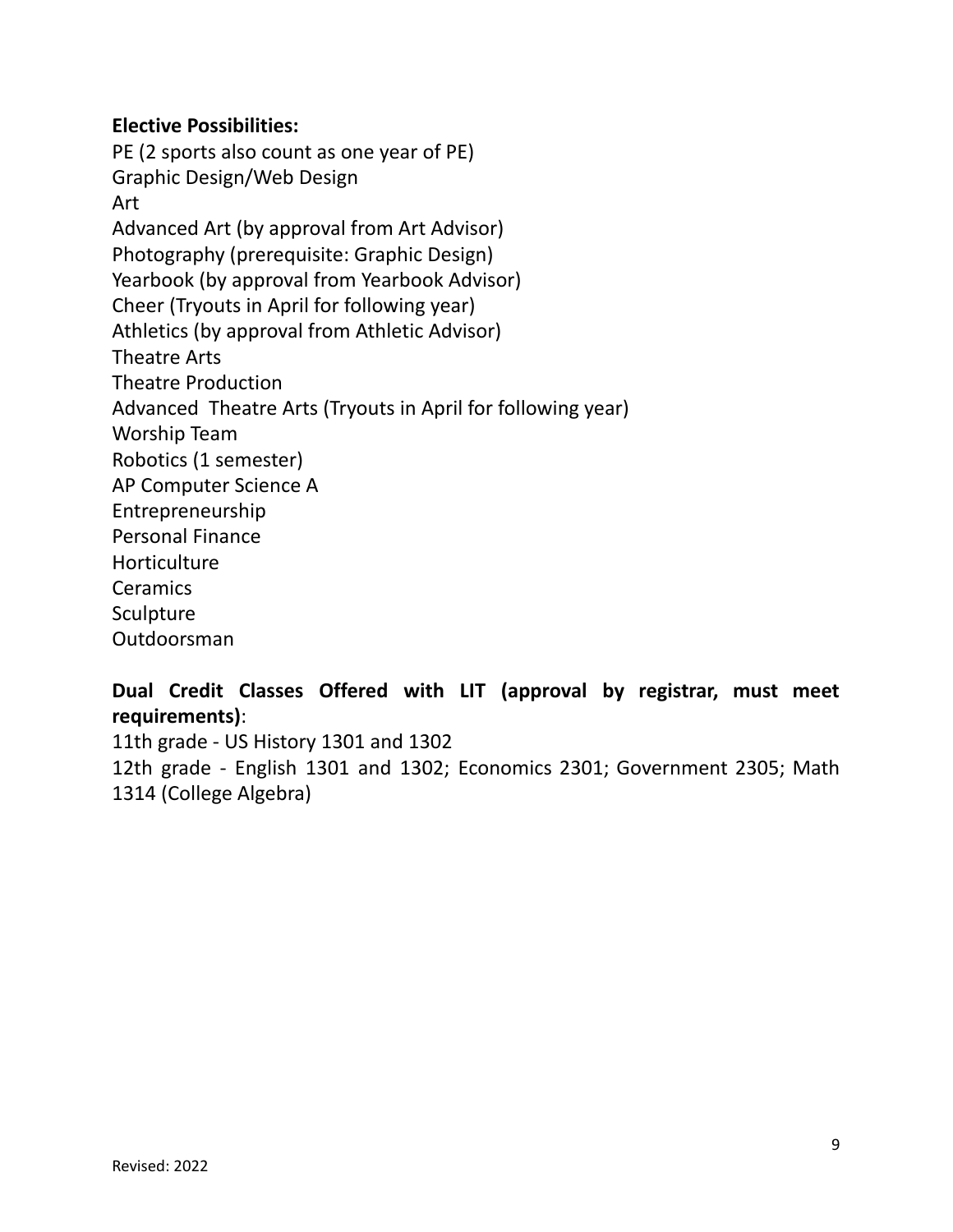# **Degree Plan Honors Track**

| $g^{th}$ .        | $10^{th}$ :  | $11^{th}$ :                            | $12^{th}$ :        |
|-------------------|--------------|----------------------------------------|--------------------|
| English I H       | English II H | AP Lang/Composition AP Lit/Composition |                    |
| <b>Geometry H</b> | Algebra 2 H  | Pre-Calculus H                         | <b>AP Calculus</b> |
| W Geography H     | W History H  | U.S. History H                         | Econ H/AP Gov      |
| <b>Biology H</b>  | Chemistry H  | Physics H                              | Science H/AP       |
| <b>Bible</b>      | <b>Bible</b> | <b>Bible</b>                           | Bible 12           |
| Spanish I         | Spanish II   | Spanish III H                          | Elective           |
| Health/Speech     | Elective     | Elective                               | Elective           |
| Elective          | Elective     | Elective                               | Elective           |

#### **Electives:**

**Required:** 1 year PE 1 year Fine Arts 1 year Technology

#### **Elective Possibilities:**

PE (2 sports also count as one year of PE) Graphic Design/Web Design Advanced Art (by approval from Art Advisor) CAD (1 semester) Photography (prerequisite: Graphic Design) Yearbook (by approval from Yearbook Advisor) Cheer (Tryouts in April for following year) Athletics (Boys and Girls; prior approval from athletic director) Theatre Arts Theatre Production Advanced Theatre Arts (Tryouts in April for following year) Worship Team Robotics (1 semester) AP Computer Science A Entrepreneurship Personal Finance **Horticulture**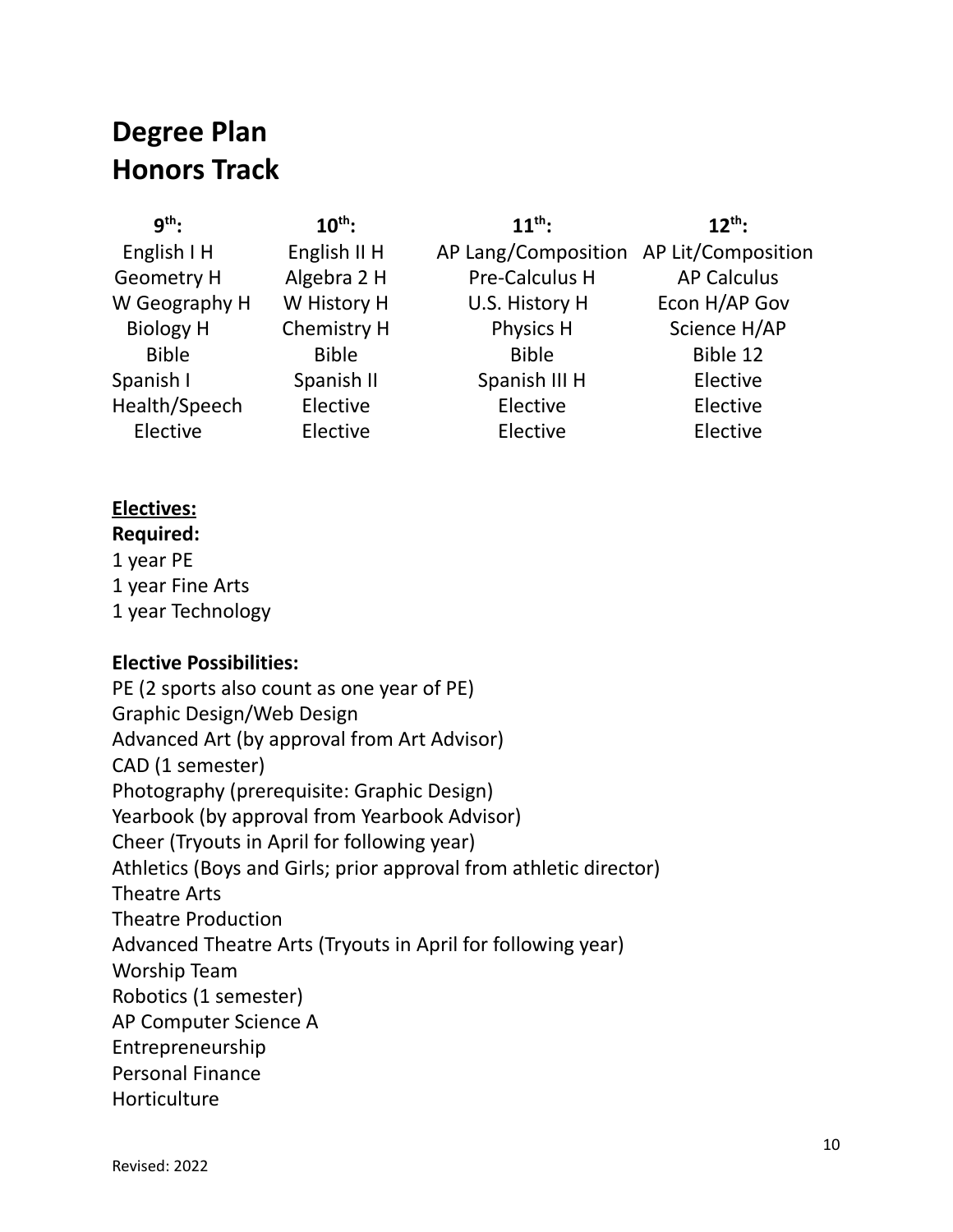**Ceramics Sculpture Outdoors** 

**Honors Science Electives:** AP Chemistry, AP Physics, Anatomy/Physiology H, AP Biology

**Dual Credit Classes Offered with LIT (approval by registrar, must meet requirements)**: 11th grade - US History 1301 and 1302 12th grade - English 1301 and 1302; Economics 2301; Government 2305; Math 1314 (College Algebra)

# **Descriptions of Courses Offered**

# **Bible**

### *The Inner Man* **(12)**

As followers of God, we must be "strengthened with might by His Spirit in the inner man" (Ephesians 3:16). This Bible study helps youth focus on inward development, not just outward conformity. It shows from Scripture how righteousness is the result of the Lord changing us, making our actions the result of inward purity and strong character

### *Behold Your God* **(9-11)**

This study has one purpose—to encourage your students to know their God. By presenting the Bible as God's self-revelation, *Behold Your God* magnifies the character and work of the Father, the Son, and the Holy Spirit. As students know and love their incomprehensible God, they'll discover a grace they can reflect to others.

#### *Route 66* **(6-7 grade)** *Old/New Testament Survey*

This study provides a basic introduction to the structure and themes of the Word of God. As students journey through this fast-moving survey, they will discover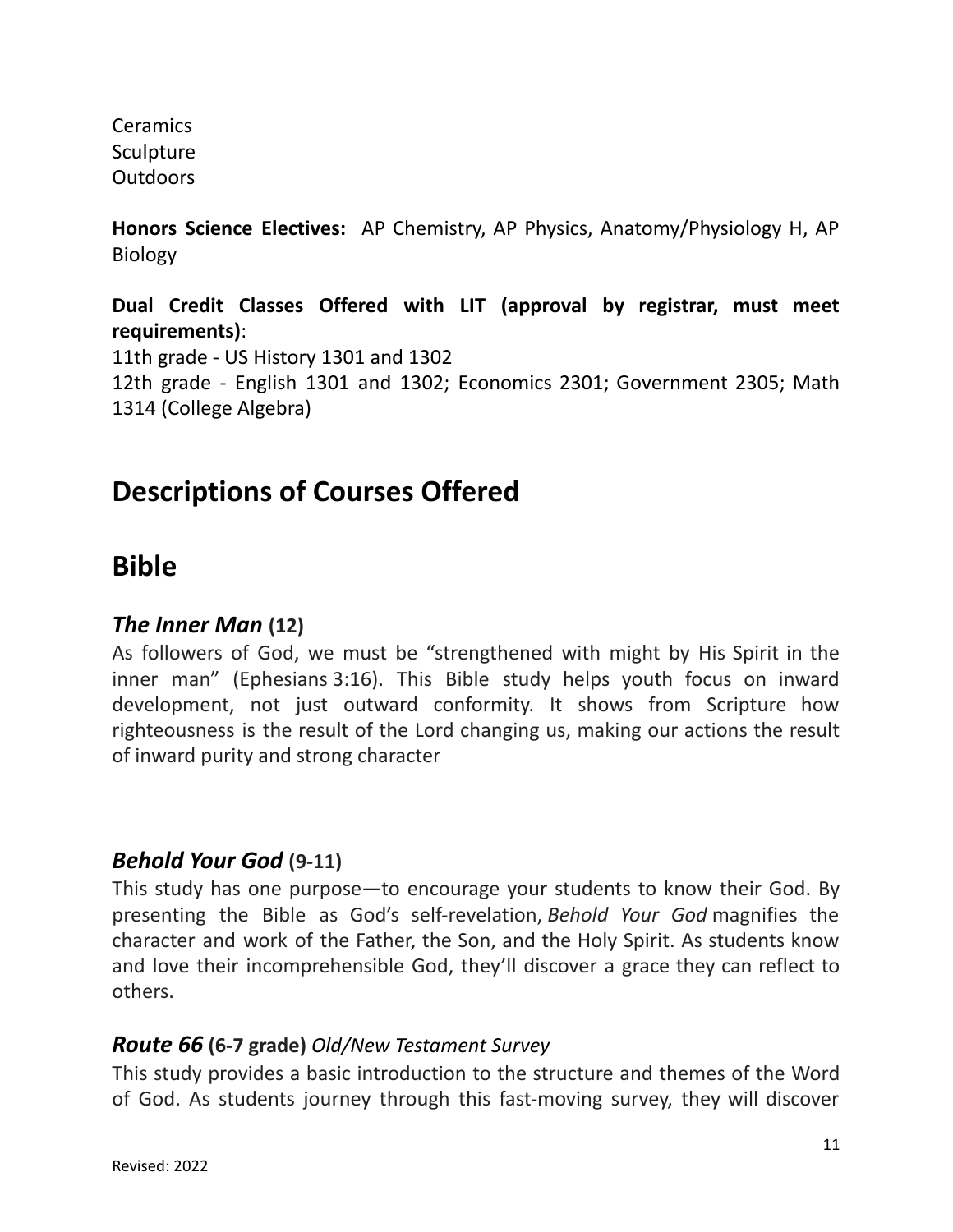truths and applications that God placed in each book of the Bible. God's gracious work is clear—from creation to the cross to the consummation of time.

#### *Wise Up* **(8 grade)** *Dynamic Christian Living*

In middle school, young people face more and more decisions on their own. Soon they find that their new freedoms are followed by greater responsibility and higher expectations. *Wise Up* encourages your students to study the wisdom of God in Proverbs, allowing Him to shape their lives into the image of His Son, Christ.

# **English Language Arts**

*English 8/8 Honors:* This course emphasizes grammar, vocabulary, and writing skills. The grammar and writing portions of the course utilize the Shurley English program for instruction. The textbook is online only. Application of Biblical principles is expected in student essays. The vocabulary portion of the course is online at Membean.com. This program personalizes the vocabulary list and experience for each student. The Honors Class extends the above skills and assignments to prepare students for High School Honors classes.

### *English I: Introduction to Literature and Composition (9)*

This course provides an introduction to literature through various texts, from contemporary and classic novels to Shakespeare's plays. The particular focus of this course is on critical reading of texts fused with writing assignments, with an emphasis on expository writing. Students will become versed in the application of literary tools such as narrative structure, imagery, symbolism, point of view, and tone. Through the study of character development, students will learn the rudimentary steps for writing literary analysis essays. Students will also write a research paper demonstrating mastery of correct vocabulary, grammar, usage, style, and Modern Language Association (MLA) reference format. Each week, students will use the vocabulary program, Membean, to complete personalized vocabulary goals. Consistent application of Biblical principles to literary themes and personal essays is a mainstay of the course.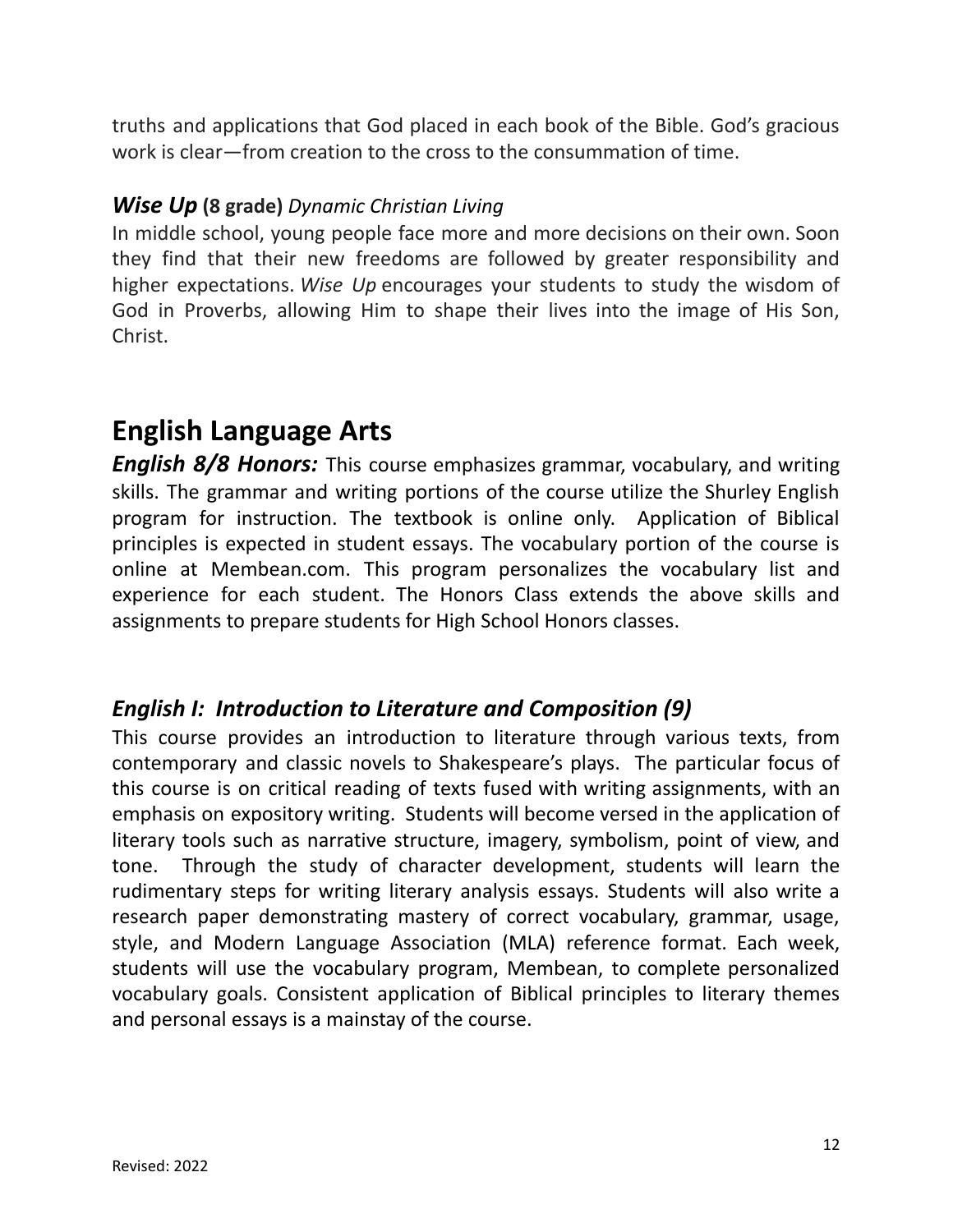### *English I Honors: Introduction to Literature and Composition (9)*

This course exposes 9<sup>th</sup> Grade Honors students to selections of literature including short stories, novels, essays, poetry, and drama. Students will actively read and analyze each selection, while connecting the literature to experiences outside the classroom. Students will also develop grammar skills and build a foundation for vocabulary comprehension. Each week, students will use the vocabulary program, Membean, to complete personalized vocabulary goals Students will also write a research paper demonstrating mastery of correct vocabulary, grammar, usage, style, and Modern Language Association (MLA) reference format. From narrative writing to literary analysis, each student will build a portfolio written throughout the year in a variety of formats. A summer project is due the first day of school. Consistent application of Biblical principles to literary themes and personal responses is a mainstay of the course.

### *English II: Introduction to Western Literature (10)*

In this course, students continue to develop critical thinking and writing skills. Much of the literature students read this year is laden with philosophical ideas, addressing issues such as suffering, truth, identity, romantic individualism, race and society, existentialism, and the role of art in history and contemporary culture. Students will explore, discuss, and critique these ideas together, while fine-tuning their analytical abilities and experience the enlightening possibilities of literature. From representations of leadership in early modernity, to existentialist interpretations of redemption, students will be challenged to enter into a variety of fictional worlds. The course will also cover the role of genre in understanding literature. Both minor and major written essays will be assigned, including a research paper. Students will use the vocabulary program, Membean, to complete personalized vocabulary goals. Biblical principles are applied consistently through discussion of the literature and written expression.

### *English II Honors: Introduction to Western Literature (10)*

This course exposes  $10<sup>th</sup>$  Grade Honors students to selections of literature including short stories, novels, essays, poetry, and drama. Students will actively read and analyze each selection, while connecting the literature to experiences outside the classroom. Students will also develop grammar skills and build a foundation for vocabulary comprehension. Students will use the vocabulary program, Membean, to complete personalized vocabulary goals Both minor and major written essays will be assigned, including a research paper. Each student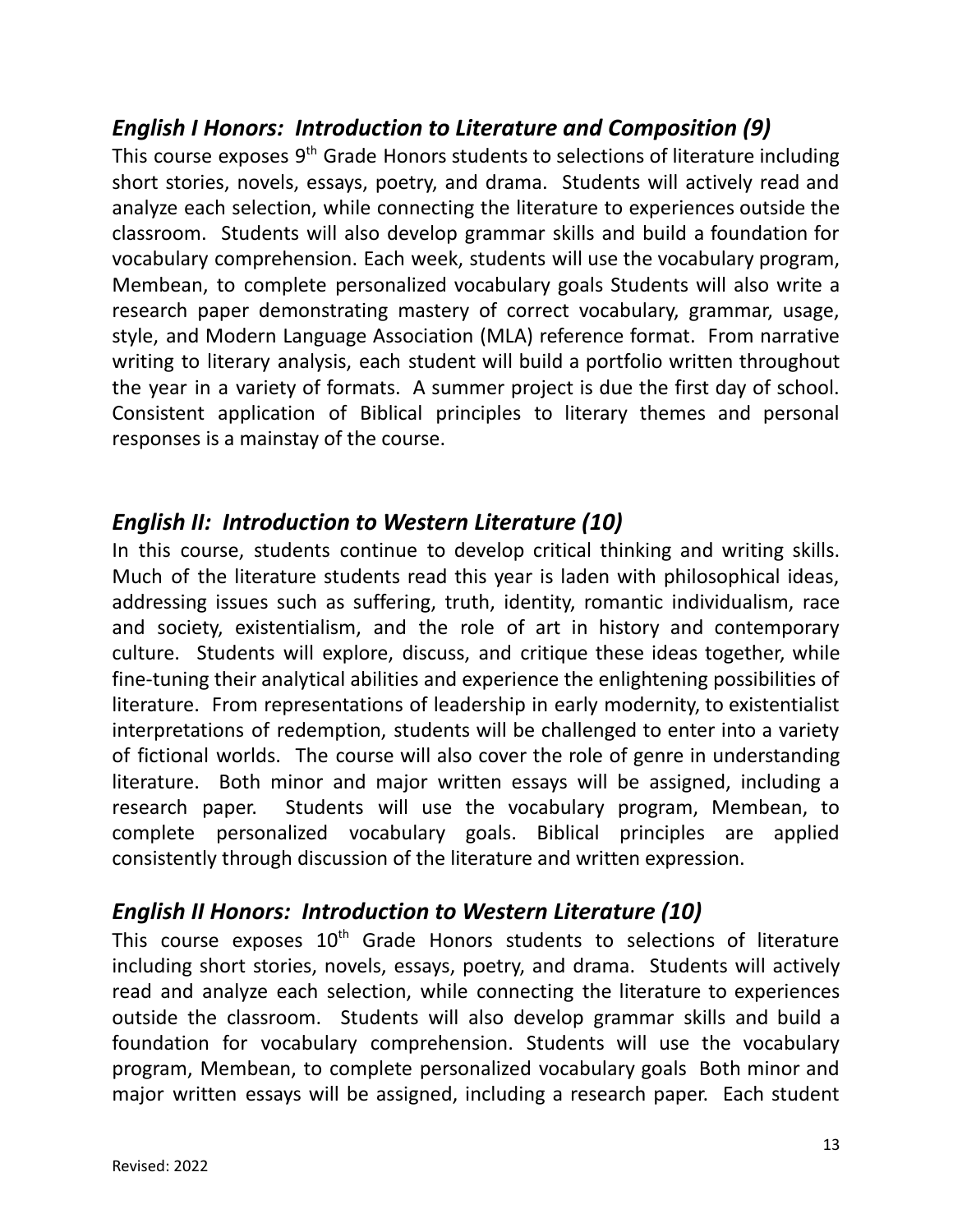will build a portfolio written throughout the year in a variety of formats. Biblical principles are applied consistently through discussion of the literature and written expression. A summer project is due the first day of school. Consistent application of Biblical principles to literary themes and personal responses is a mainstay of the course.

#### *English III: American Literature and Composition (11)*

This course offers a study in analytical writing, critical reading, and upper-level vocabulary for college-bound juniors. Students will learn the value of specific word choices, the reasons for varied sentence structures, how to integrate ideas in a multi-paragraph essay, and how to develop an analytical writing voice. During the first semester, students will complete elaboration exercises, narrative essays, reading logs, and character studies. During the second semester, students will write analytical essays and a research paper. In this course, students will study the literature of America from pre-colonial to contemporary times. Literary movements such as transcendentalism, romanticism, and realism will be examined, through the lens of a Biblical worldview. Students will use the vocabulary program, Membean, to complete personalized vocabulary goals. They will also build vocabulary through Greek and Latin root studies, along with an emphasis on grammatical structures. This will equip students to handle college work and the SAT.

### *English AP: Literature and Composition*

Successful completion of this course, ending with a qualifying score on the AP Literature and Composition exam, can lead to credit for one or two semesters of college English, commonly known as the composition and rhetoric courses. Therefore, this course is designed after freshman level courses, and the syllabus has been authorized by the College Board. This course engages students in reading and critical analysis of imaginative literature. Through the careful reading of selected drama, novels, and poetry, students should deepen their understanding of the ways writers use language to provide both meaning and pleasure for their readers. As they read, students will consider a work's structure, style, and themes, as well as the use of figurative language, imagery, symbolism, and tone. Readings will be accompanied by thoughtful discussion and written analysis with fellow students, and critiques through a Christian worldview. Research projects will center on literary criticism. This course will concentrate on the literature of the British Isles, with added selections from the canon of world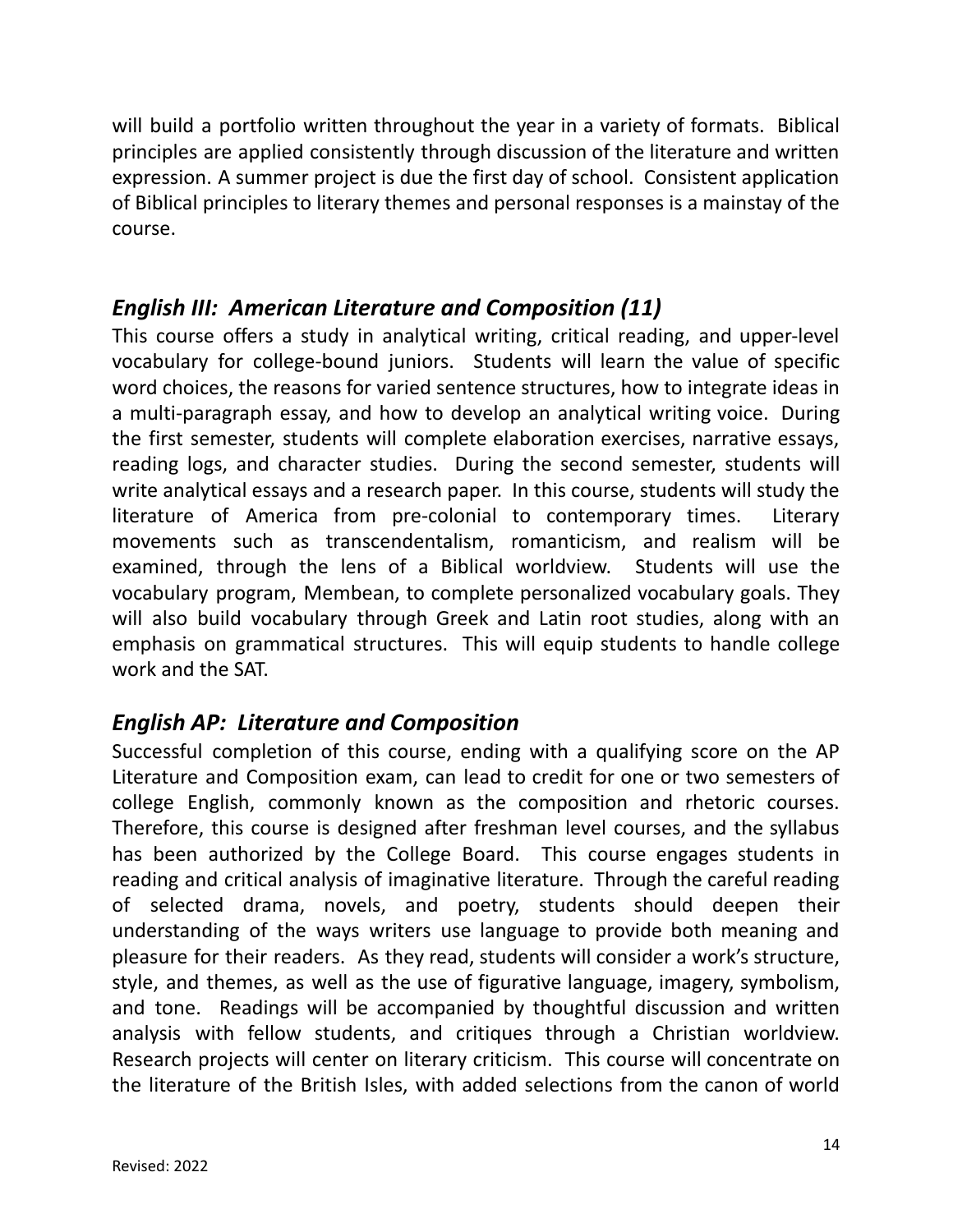literature. Students will use the vocabulary program, Membean, to complete personalized vocabulary goals. This program is incorporated to continue to prepare students for the SAT and AP exams. A summer project is due the first day of school. Consistent application of Biblical principles to literary themes and personal responses is a mainstay of the course.

### *English IV: A Survey of British Literature (12)*

In this course, students will study the literature of England from the Anglo-Saxons to contemporary times. In conjunction with the readings, students will write analytical and narrative essays, including a literary criticism research paper in Modern Language Association (MLA) format. Writing will focus on critical thinking, stylistic skills, and correct grammar usage. Grammar skills are strengthened through consistent lessons integrated with the writing curriculum. Students will use the vocabulary program, Membean, to complete personalized vocabulary goals. Reading and writing are assigned regularly, and taught with a Christian worldview.

### *English AP: Language and Composition*

Successful completion of this course, ending with a qualifying score on the AP Language and Composition exam, can lead to credit for the first semester of college English, commonly known as the rhetoric course. Therefore, this course has been modeled after freshman college English courses, and the syllabus has been approved by the College Board. According to the College Board, "an AP English Language and Composition course cultivates the reading and writing skills that students need for college success and for intellectually responsible civic engagement. This course guides students in becoming curious, critical, and responsive readers of diverse texts and becoming flexible, reflective writers of texts addressed to diverse audiences for diverse purposes. The reading and writing students do in the course [will] deepen and expand their understanding of how written language functions rhetorically: to communicate writers' intentions and elicit readers' responses in particular situations."

Both minor and major written essays will be assigned. Students will use the vocabulary program, Membean, to complete personalized vocabulary goals. This program will build vocabulary through Greek and Latin root studies, along with an emphasis on grammatical structures, and it will equip students to handle college work and the SAT. Mastery of this class requires in-depth daily discussions on rhetoric; as such, twenty-five percent of the student's grade will depend upon his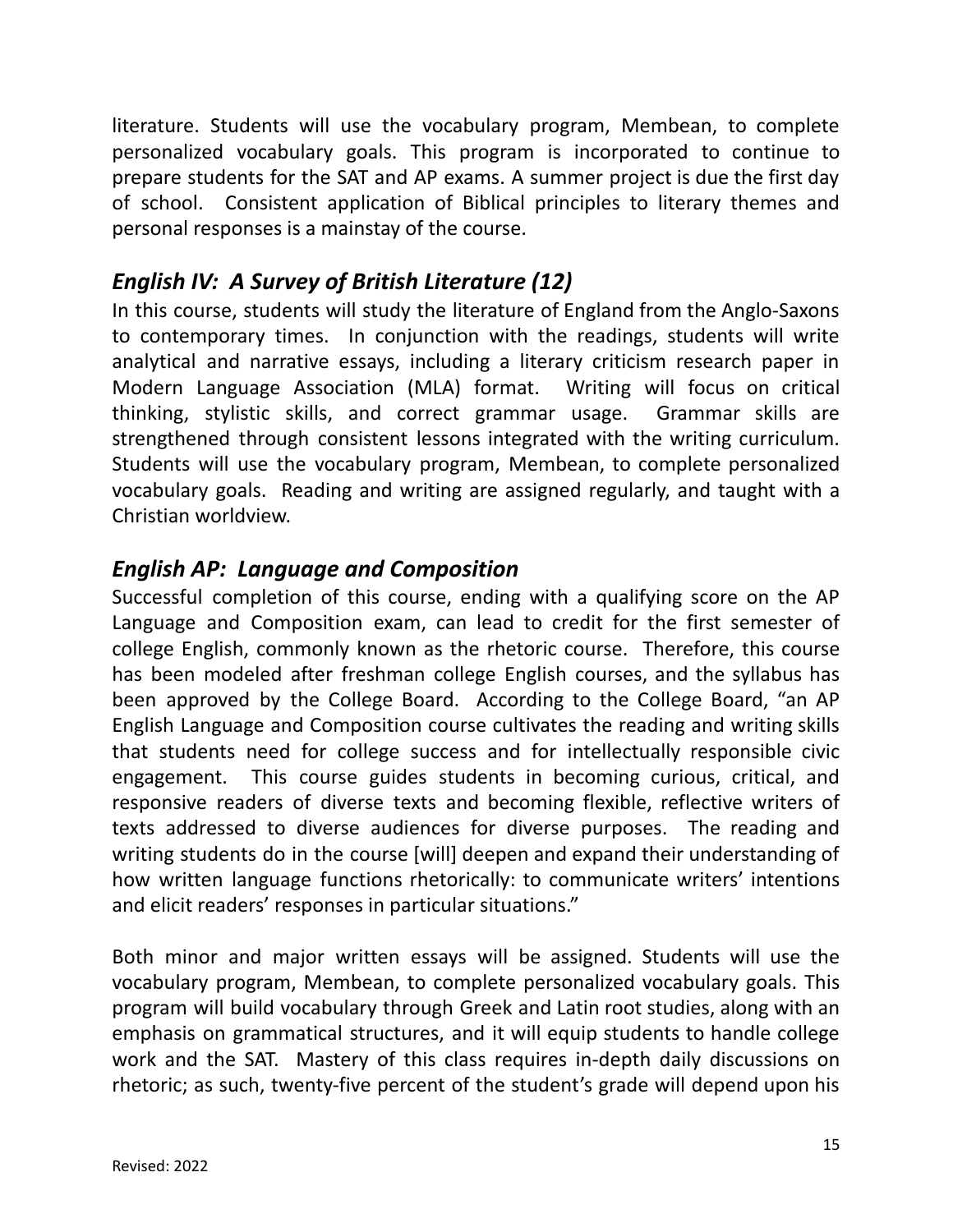or her completion of the assigned readings and active participation in class discussions.

#### *Reading 8/8 Honors*

In this course, students will study literature including short stories/poetry, nonfiction, and novels. As part of the reading, Students will become versed in the application of literary tools such as narrative structure, imagery, symbolism, point of view, mood and tone, and figurative language. There will be a strong emphasis on using textual evidence in verbal discussions and writings. *Into Literature*, published by HMH, will be the primary source of reading selections, with the exception of novels. The Honors Class extends the above skills and assignments to prepare students for High School Honors language arts classes.

#### *Reading 6*

In this course, students will study literature including short stories/poetry, nonfiction, and novels. As part of the reading, Students will become versed in the application of literary tools such as narrative structure, imagery, symbolism, point of view, mood and tone, and figurative language. There will be a strong emphasis on using textual evidence in verbal discussions and writings. *Into Literature*, published by HMH, will be the primary source of reading selections, with the exception of novels.

# **Mathematics**

*6th Grade Math - Algebra II classes use the TEKS as the driving Math Curriculum. McGraw Hill is the book that we use, as well as the ALEKS Program and Kuta Software for supplements. Pre-Calculus, Calculus, and College Algebra use College Board curriculum, Larson textbooks, and Kuta Software for a supplement.*

#### *6th Grade Math*

This course develops the basic math concepts that were taught in elementary school, as well as introducing new concepts necessary for laying the foundation of middle school math. Topics include rational number operations, order of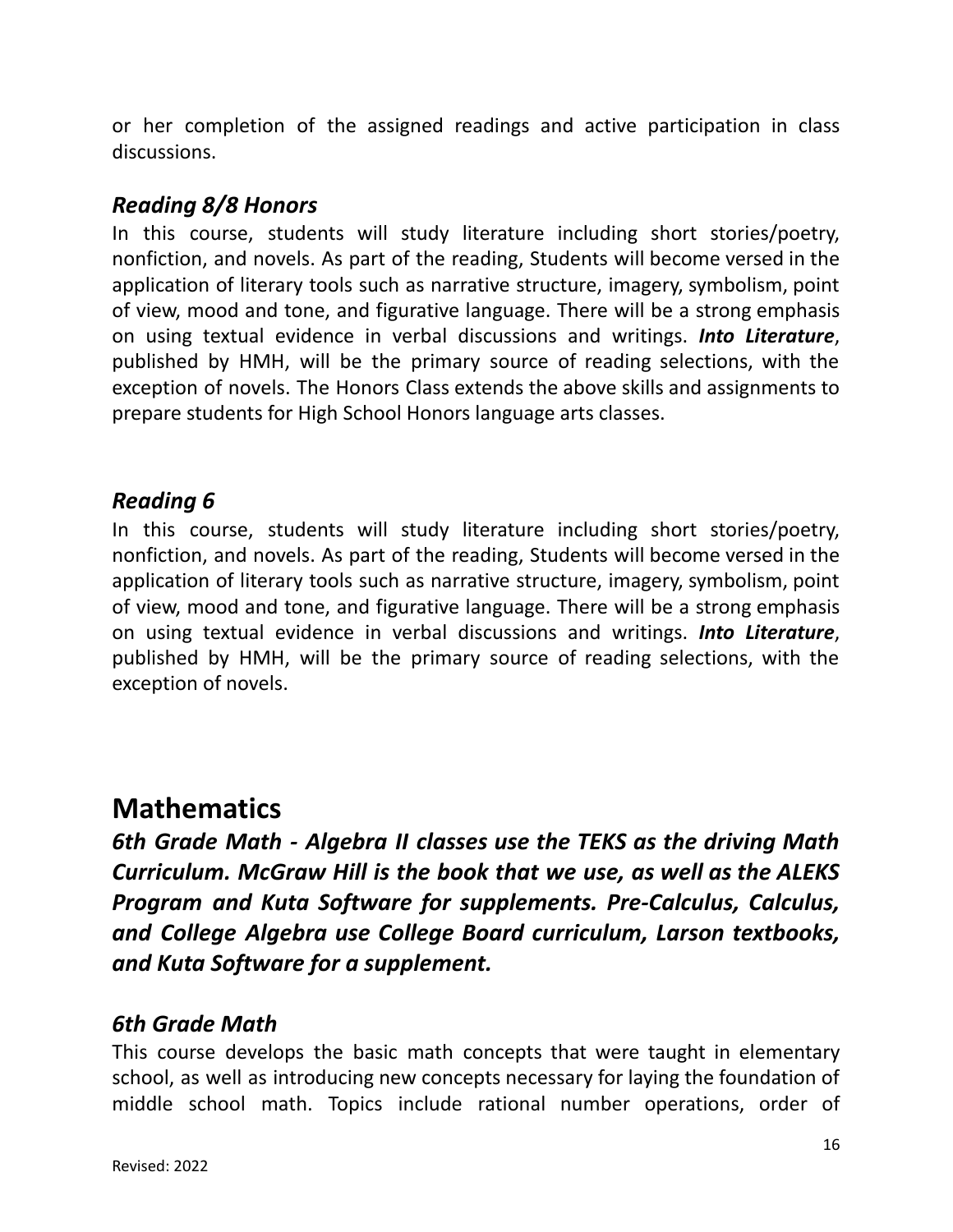operations, equations, inequalities, proportional relationships, coordinate graphing, data analysis, statistics, probability, basic geometry, and personal financial literacy. Students will use conceptual understanding, critical thinking, along with computational, procedural, and problem solving skills.

### *7th Grade Math*

This course solidifies the new math concepts introduced in 6th grade, in addition to introducing some Pre-Algebra concepts that are necessary for a successful understanding of higher level math. Topics include rational number operations, equations, inequalities, percent and proportionality, algebraic expressions, measurement and geometry, probability and statistics, data analysis, and personal financial literacy. Students will use conceptual understanding, critical thinking, along with computational, procedural, and problem solving skills. A scientific calculator is required for this class.

#### *7th Grade Math Honors*

This course solidifies the new math concepts introduced in 6th grade, in addition to introducing some Pre-Algebra concepts that are necessary for a successful understanding of higher level math. Topics include rational number operations, equations, inequalities, percent and proportionality, algebraic expressions, measurement and geometry, probability and statistics, data analysis, and personal financial literacy. Students will use conceptual understanding, critical thinking, along with computational, procedural, and problem solving skills. Prerequisite: Demonstrates mastery of 6th Grade Math with a grade of 90 or higher. A scientific calculator is required for this course.

### *8th Grade Math*

This course is designed to create a solid foundation for a deeper understanding of higher level math courses, as well as being an introduction to Algebra I. Topics include rational and irrational numbers and operations, equations, inequalities, linear relationships, linear and nonlinear functions, proportional relationships and reasoning, geometry, data analysis, and personal financial literacy. Students will use conceptual understanding, critical thinking, along with computational, procedural, and problem solving skills. A scientific calculator is required for this course.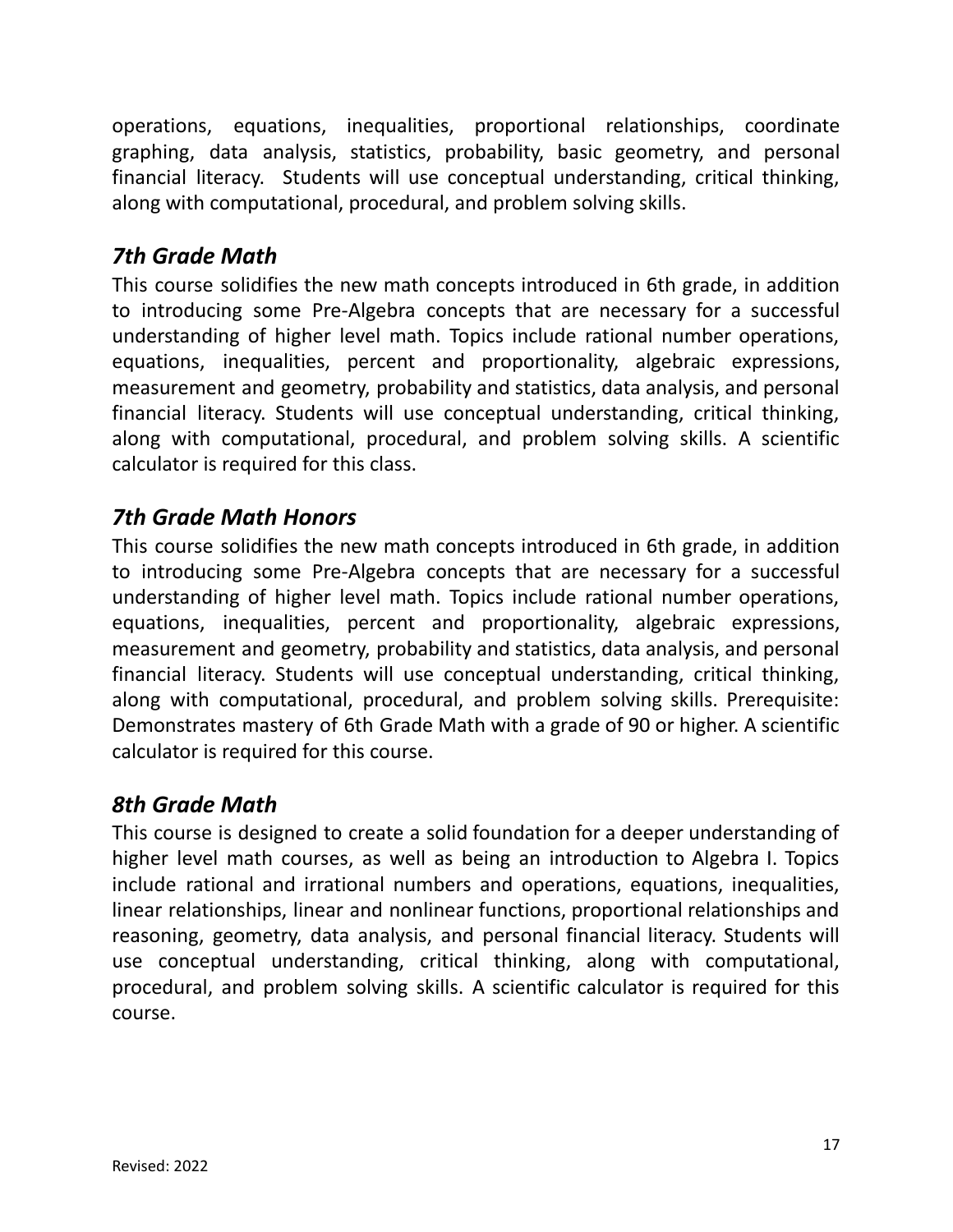## *Algebra I Honors (8th Grade Course) HS credit*

This course develops the main topics in Algebra. These topics include linear functions, exponential functions, rational functions, quadratic functions, radical functions, polynomials, equations, inequalities and systems of equations. This course demonstrates math's usefulness and encourages independent thinking. Problem solving, logical reasoning, and critical thinking skills will be emphasized through the use of cooperative learning and technology. Prerequisite: Demonstrates mastery of 7th Grade Math with a grade of 90 or above, or demonstrates mastery of 7th Grade Honors Math with a grade of 85 or above. A graphing calculator is required for this course.

### *Algebra I*

This course develops the main topics in Algebra. These topics include linear functions, exponential functions, rational functions, quadratic functions, radical functions, polynomials, equations, inequalities and systems of equations. This course demonstrates math's usefulness and encourages independent thinking. Problem solving, logical reasoning, and critical thinking skills will be emphasized through the use of cooperative learning and technology. A graphing calculator is required for this course.

## *Algebra II*

Students use advanced algebraic concepts to continue the exploration of equations, inequalities, functions, polynomials, rational expressions, graphing, and the properties of conic sections. Topics introduced in this course include matrices and complex numbers, and graphing calculators will be used where appropriate. Prerequisite: Algebra I. A graphing calculator is required for this course.

### *Geometry*

Geometry moves from inductive to deductive reasoning to produce logical proofs. A basic understanding of undefined terms progresses to manipulation of three-dimensional figures and advanced problem solving. Algebraic skills involving graphs, equations, radicals, and trigonometry are utilized. Hands-on explorations, constructions, and activities enhance the visual and spatial nature of the course, while connecting the intrinsic characteristics of Euclidean geometry. Prerequisite: Algebra I. A graphing calculator is required for this course.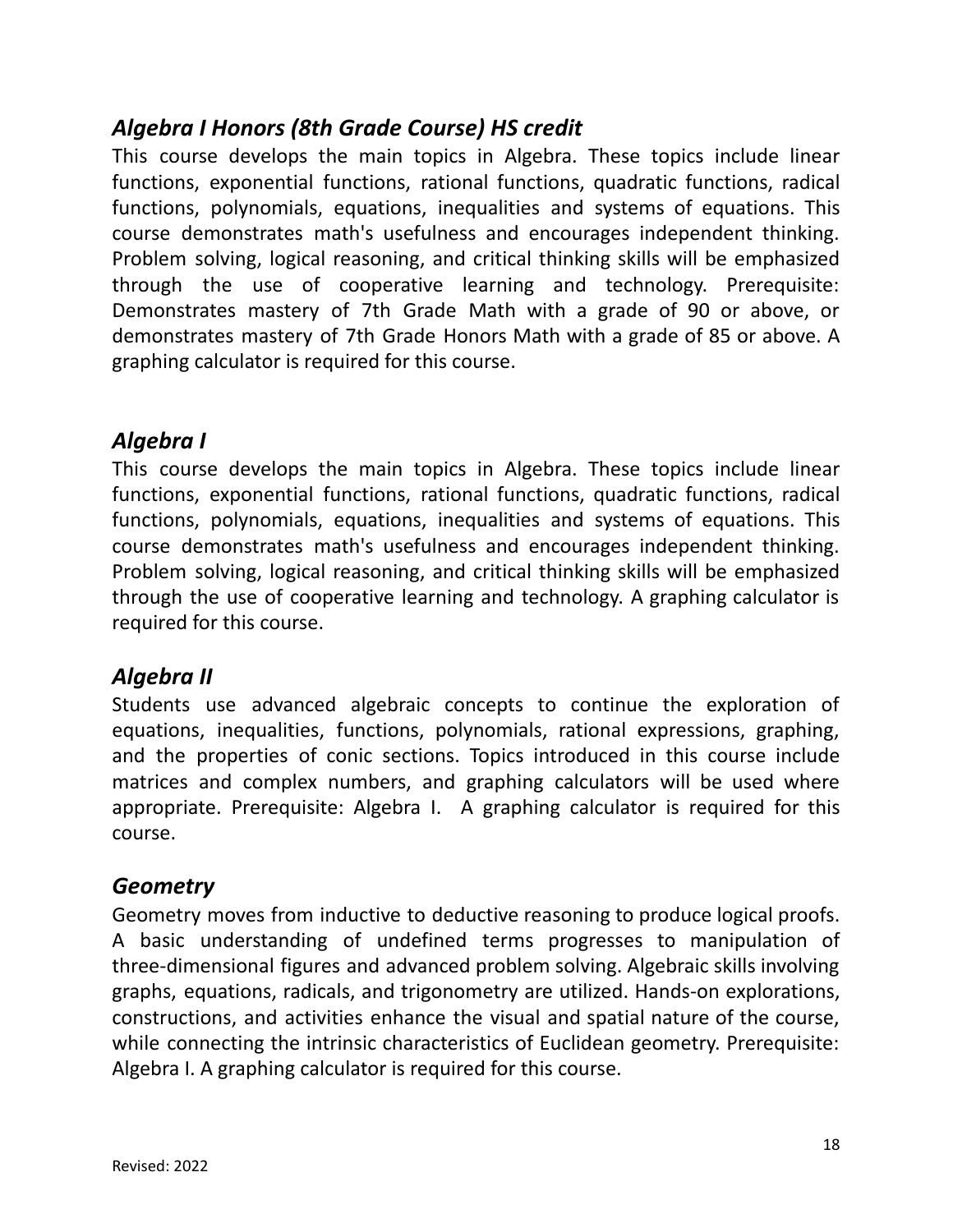# *Pre-AP Pre-Calculus (Honors Class)*

The purpose of this course is to familiarize students with a library of algebraic and transcendental functions, operations on those functions, and graphing techniques, to prepare them for a course in calculus. This course begins with a study of functions and their graphs, including linear functions, quadratic functions and conic sections, polynomial and rational functions, exponential and logarithmic functions, and trigonometric functions. In addition, the students will study right triangle and circle trigonometry, identities, sequences and series, data analysis, and solving trigonometric equations. Prerequisite: Algebra II and Geometry. A graphing calculator is required for this course.

### *Dual Credit College Algebra*

The College Algebra curriculum is derived from the College Board CLEP exam. The main topics covered are: Algebra and Functions, Counting and Probability, Data Analysis and Statistics, Financial Mathematics, Geometry, Logic and Sets, and Numbers of Theory and Measurement. The students will solve routine, straightforward problems, as well as non-routine problems requiring an understanding of concepts and the application of skills and concepts. This is a Senior Level class that is offered as a face to face instructional setting in the Fall and an online dual-credit class in the Spring. In the Spring, students will use the class period to complete the online assignments and tests. Students will receive college credit for this class. Students will also have the option of taking the CLEP test at the end of the Spring Semester. Prerequisite: Algebra II, Geometry, and acceptance into the Dual Credit program at Lamar. A scientific calculator is required for this course.

### *AP Calculus*

This course prepares students to take the AP Calculus AB-level exam. Topics include functions and their graphs, limits, derivatives and their applications, integrals and their applications, and numerical approximations. This course encourages independent thinking. Problem solving, logical reasoning, and critical thinking skills will be emphasized through the use of cooperative learning and technology. Prerequisite: Pre-Calculus. A graphing calculator is required for this course.

# **Social Studies**

# *World Cultures & Geography (6)*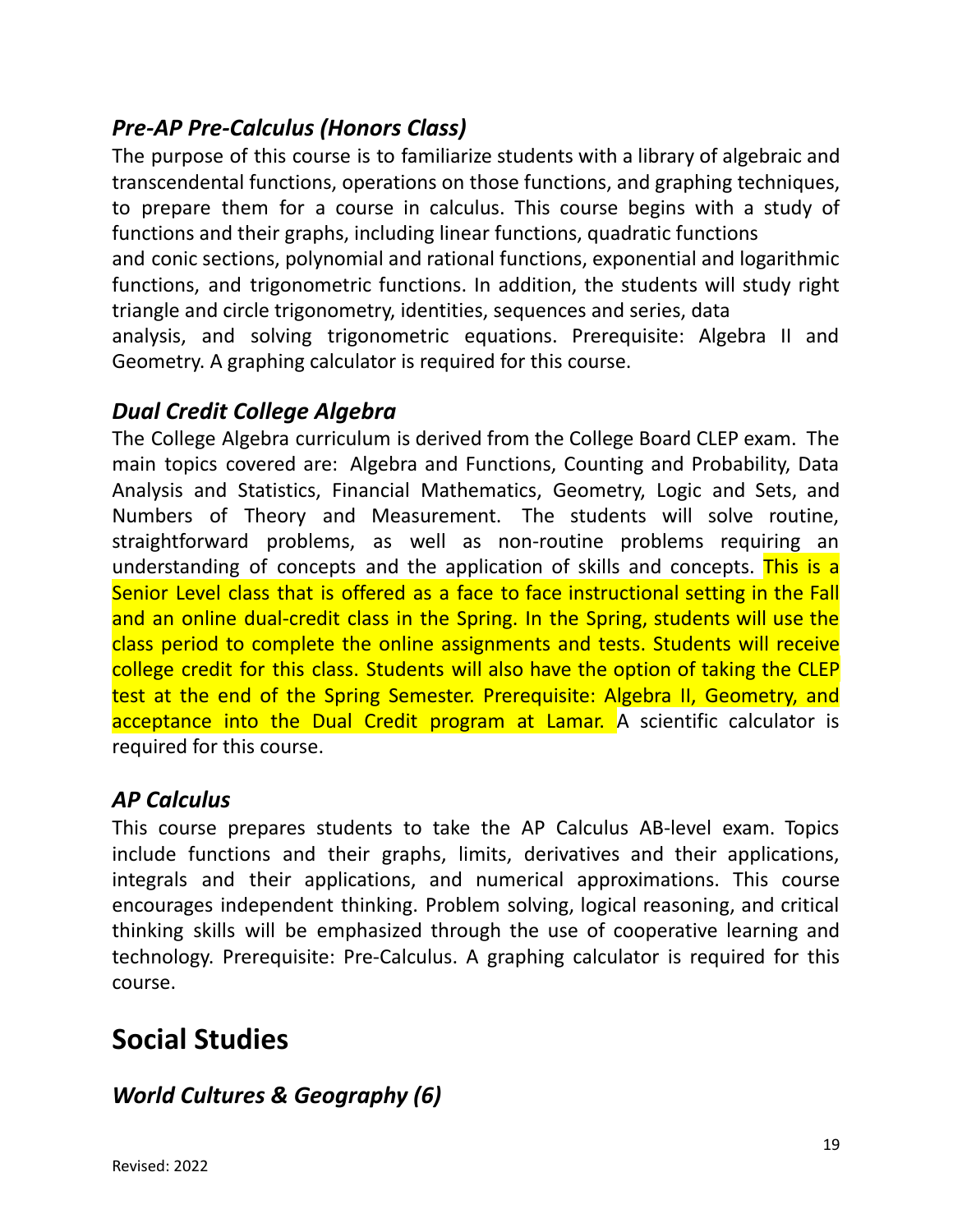This course covers people and places of the contemporary world. In conjunction with TEA guidelines, societies selected for study are chosen from the following regions of the world: Europe, Russia and the Eurasian Republics, North America, Middle America, South America, Southwest Asia, North Africa, Sub-Saharan Africa, South Asia, East Asia, Southeast Asia, Australia, and the Pacific Realm. Students describe the influence of individuals and groups on historical and contemporary events in those societies and identify the locations and geographic characteristics of selected societies. Students identify different ways of organizing economic and governmental systems. The concepts of limited and unlimited government are introduced, and students describe the nature of citizenship in various societies. Students study and compare government, education, and religious institutions that are common to all societies. Students explain how the level of technology affects the development of the selected societies and identify different points of view about selected events. This course will also focus on Biblical principles and Christian history that are interwoven throughout the history of the world.

### *Texas History (7)*

This course covers the history of Texas from early times to the present. Students examine the full scope of Texas history, including the cultures of Native Americans living in Texas prior to European exploration and the eras of mission-building, colonization, revolution, republic, and statehood. In conjunction with TEA guidelines, the focus in each era is on key individuals, events, and issues. The course emphasizes the impact of Christianity in the settlement and development of the state. Students identify regions of Texas and the distribution of population in those regions and explain the factors involved in changing Texas from an agrarian to an urban society. Students describe the structure and functions of municipal, county, and state governments, explain the influence of the U.S. Constitution on the Texas Constitution, and examine the rights and responsibilities of Texas citizens. Using primary and secondary sources to examine the rich and diverse cultural background of Texas, students identify the different racial and ethnic groups that settled in Texas to build a republic and then a state. Students analyze the impact of scientific discoveries and technological innovations on the development of Texas.

### *American History (8)*

This course covers the history of the United States from the Colonial Era through the Reconstruction Period following the Civil War. Historical content focuses on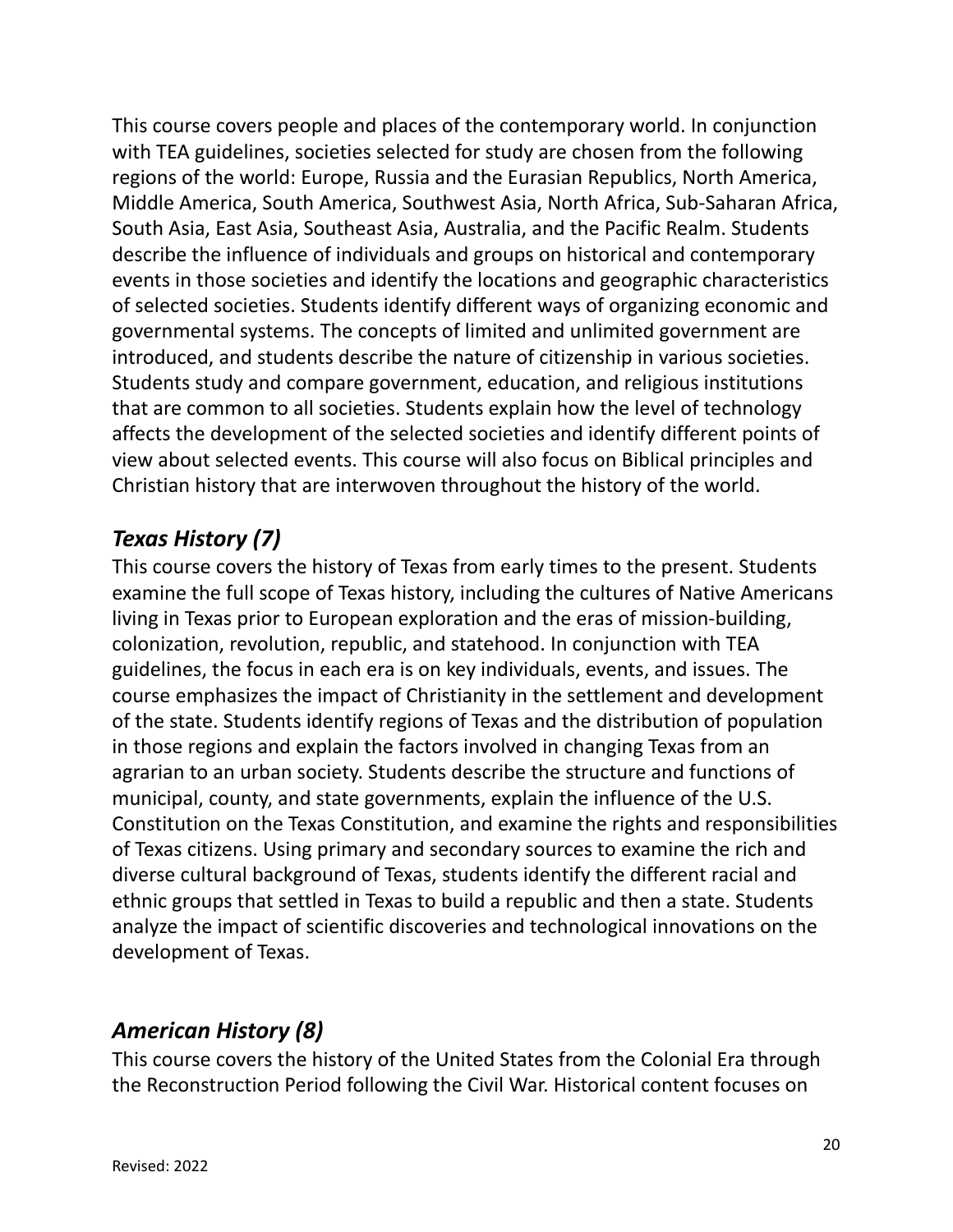the political, economic, and social events and issues related to the colonial and revolutionary eras, the creation and ratification of the U.S. Constitution, challenges of the early Republic, westward expansion, sectionalism, Civil War, and Reconstruction. In conjunction with TEA guidelines, students describe the physical characteristics of the United States and their impact on population distribution and settlement patterns in the past and present. Students analyze economic factors that influenced colonial America and the early years of the Republic and identify the origins of the free enterprise system. An emphasis is placed on American beliefs and principles including limited government, checks and balances, federalism, separation of powers, and individual rights. Students use primary and secondary sources to examine the rights and responsibilities of U.S. citizens and the importance of leadership in a democratic society. Students evaluate the impact of scientific discoveries and technological innovations on the development of the United States. This course will also focus on Biblical principles and Christian heritage that are interwoven through the history of our country.

### *World Geography (9)*

This course guides students in seeking to understand the world God created, through knowledge of physical and human geography, interrelations of the world's regions and cultures, increased global awareness, and environmental concerns. A significant portion of the course in conjunction with TEA objectives centers around the physical processes that shape patterns in the physical environment; the characteristics of major landforms, climates, and ecosystems and their interrelationships; the political, economic, and social processes that shape cultural patterns of regions; types and patterns of settlement; the distribution and movement of world population; and relationships among people, places, and environments. An emphasis on Biblical principles is applied to the subject matter and in students' lives. Students examine the importance of Christian missions to bring the gospel to the lost in various countries around the world.

### *World Geography Honors (9)*

This course guides students in seeking to understand the world God created through knowledge of physical and human geography, interrelations of the world's regions and cultures, increased global awareness, and environmental concerns. A significant portion of the course in conjunction with TEA objectives centers around the physical processes that shape patterns in the physical environment; the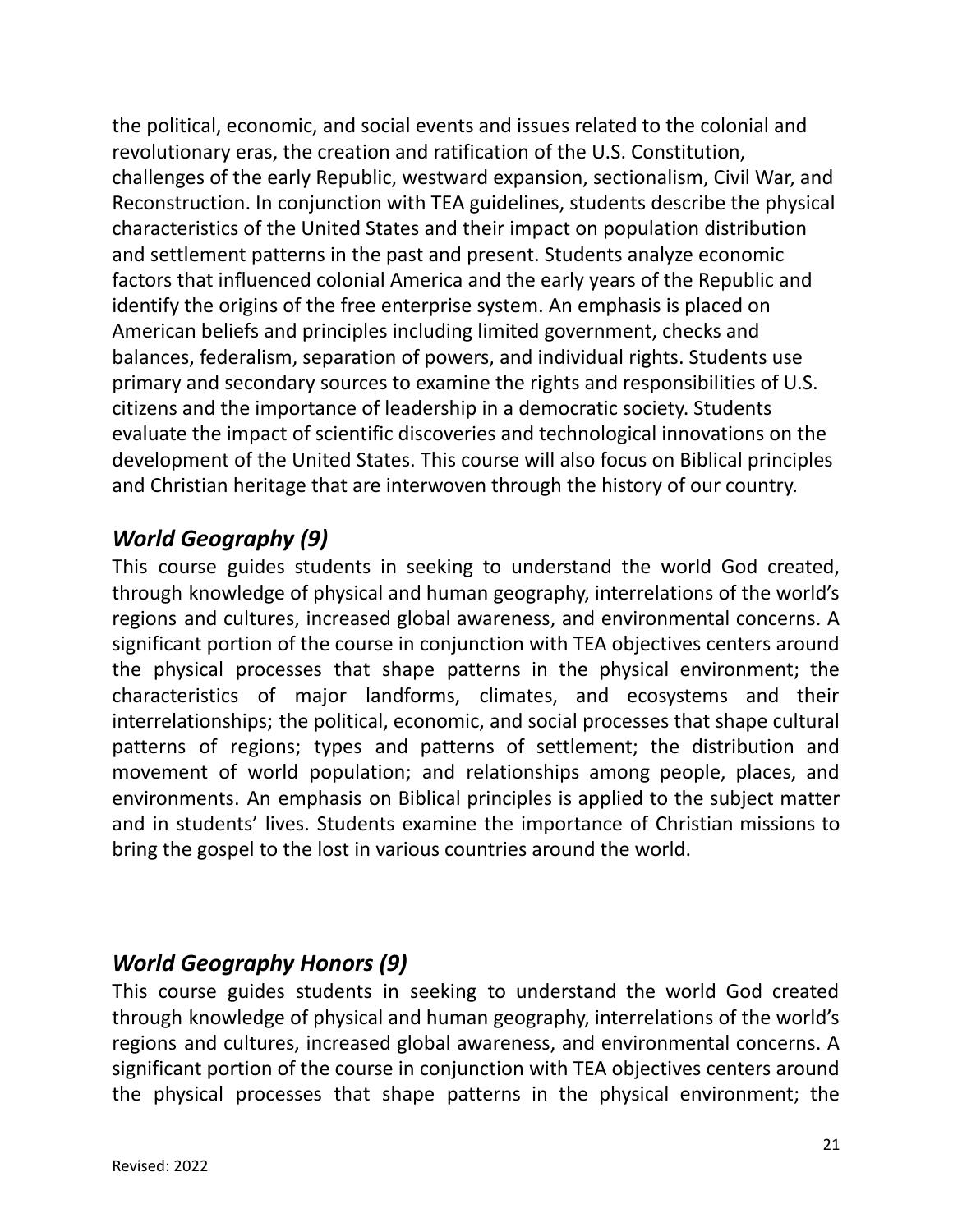characteristics of major landforms, climates, and ecosystems and their interrelationships; the political, economic, and social processes that shape cultural patterns of regions; types and patterns of settlement; the distribution and movement of world population; and relationships among people, places, and environments. Honors students in this course will focus on analysis of data and information, such as analysis of how location affects economic activities in different economic systems, identify the processes that influence political divisions and analyze how different points of view affect the development of public policies, compare how components of culture shape the characteristics of regions, and analyze the impact of technology on the physical environment. An emphasis on Biblical principles is applied to the subject matter and in students' lives. Students examine the importance of Christian missions to bring the gospel to the lost in various countries around the world.

# *World History (10)*

This course covers world history from ancient times to the nineteenth century with emphasis on the western world cultures. It is a study of significant achievements and events of peoples, empires, and nations, and is viewed as a record of both progress and decline. As outlined in TEA objectives students will focus on important events and issues in world civilizations; investigate the causes and effects of political and economic imperialism and major political revolutions since the 17th century; the impact of geographic factors on major historic events; identify the historic origins of contemporary economic systems; understand the process by which democratic-republican governments evolved as well as the ideas from historic documents that influenced that process; the historical development of important legal and political concepts; the history and impact of major religious and philosophical traditions; the connections between major developments in science and technology and the growth of industrial economies. This course will also focus on Christian history and biblical principles that are interwoven throughout all of world history. The historical themes that are developed demonstrate the interrelations of ideas and events of the past and how they affect contemporary life.

# *World History Honors (10)*

This course covers world history from ancient times to the nineteenth century, with emphasis on the cultures of the western world. Traditional historical points of reference in world history as outlined in TEA objectives are identified as students analyze important events and issues in western civilization as well as in civilizations in other parts of the world. Students evaluate the causes and effects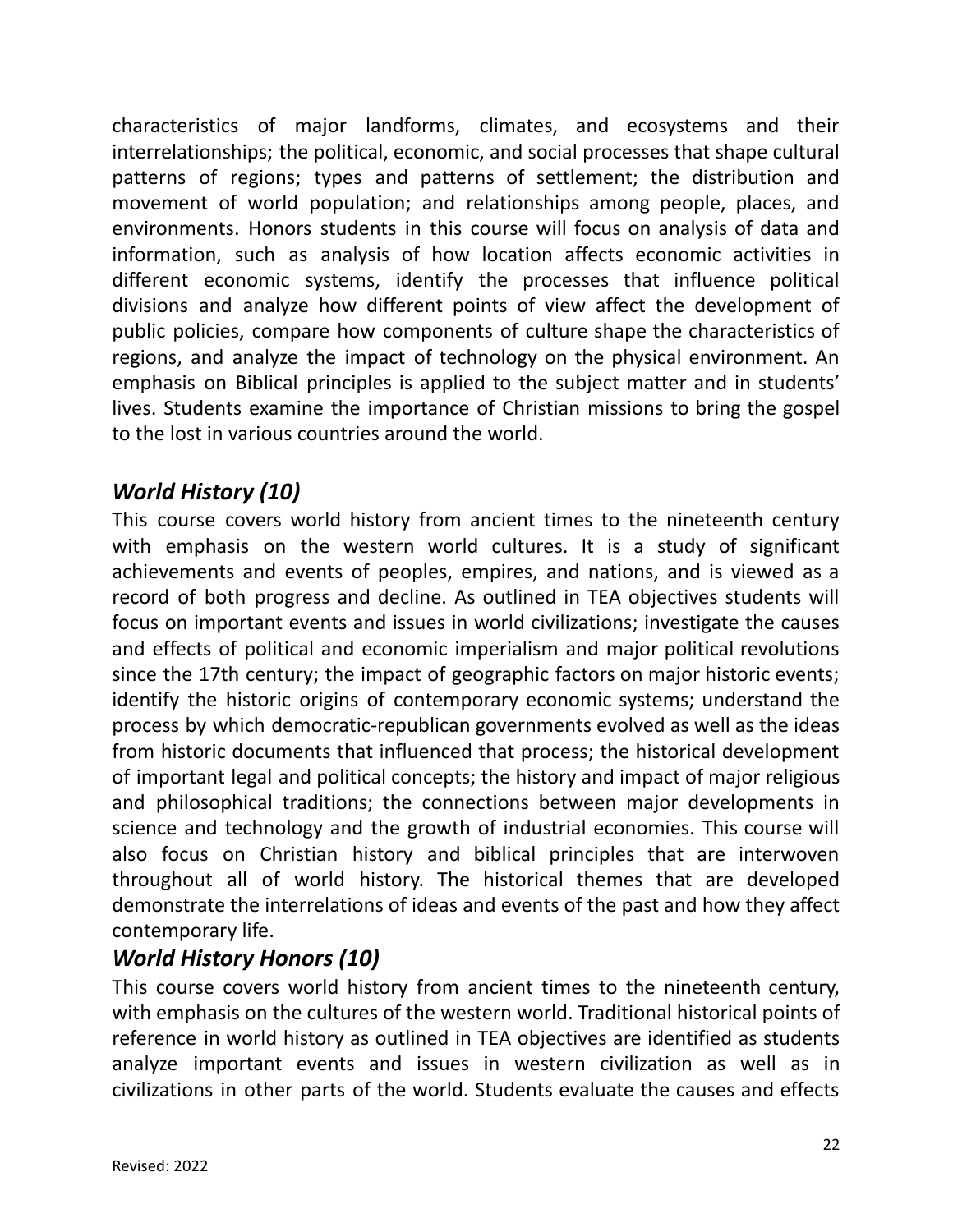of political and economic imperialism and of major political revolutions since the 17th century. Students examine the impact of geographic factors on major historic events and identify the historic origins of contemporary economic systems. Students analyze the process by which democratic-republican governments evolved as well as the ideas from historic documents that influenced that process. Students trace the historical development of important legal and political concepts. Students examine the history and impact of major religious and philosophical traditions. Students analyze the connections between major developments in science and technology and the growth of industrial economies. This course will also focus on Christian history and biblical principles that are interwoven throughout all of world history. Students will also study historical themes demonstrating the interrelations of ideas and events of the past and how they affect contemporary life. Students will use the process of historical inquiry to research, interpret, and use multiple sources of evidence.

## *United States History (11)*

This course provides comprehensive coverage of the history of the United States from the Civil War through the twenty-first century. Historical content in conjunction with TEA objectives focuses on the political, economic, and social events and issues related to industrialization and urbanization, major wars, domestic and foreign policies of the Cold War and post-Cold War eras, and reform movements including civil rights. Students examine the impact of geographic factors on major events and analyze the causes and effects of the Great Depression. Students examine the impact of constitutional issues on American society, evaluate the dynamic relationship of the three branches of the federal government, and analyze efforts to expand the democratic process. Students describe the relationship between the arts and the times during which they were created. Students analyze the impact of technological innovations on the American farm and labor movements. This course takes a positive, patriotic approach to American history, bringing to life events and personalities that have shaped our nation placing a special emphasis on our Christian heritage. Important concepts and ideas in history are explored as well as emphasizing the responsibilities that come with our rights as American citizens.

# *United States History Honors (11)*

This course provides comprehensive coverage of the history of the United States from the Civil War through the twenty-first century. Historical content in conjunction with TEA objectives focuses on the political, economic, and social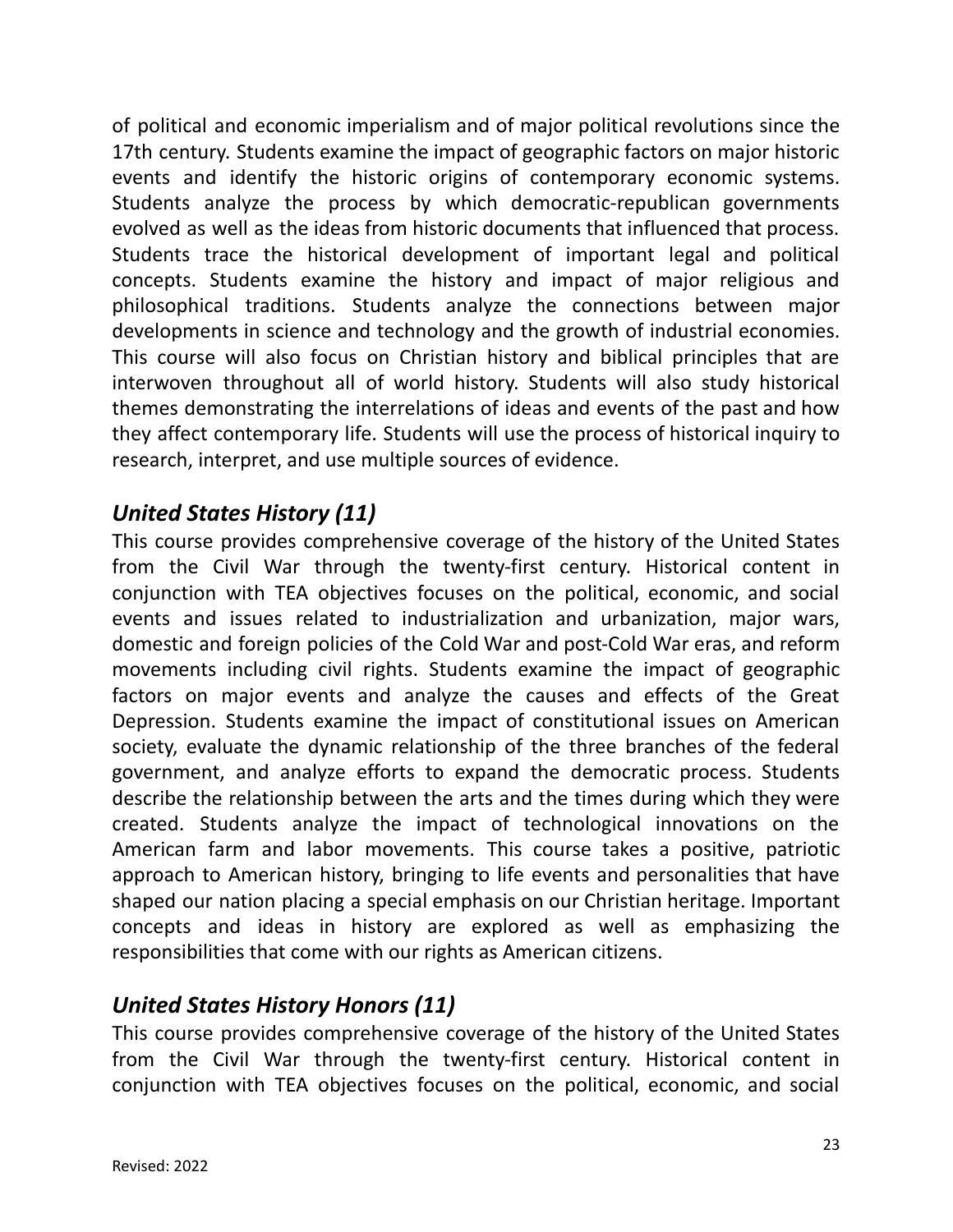events and issues related to industrialization and urbanization, major wars, domestic and foreign policies of the Cold War and post-Cold War eras, and reform movements including civil rights. Students examine the impact of geographic factors on major events and analyze the causes and effects of the Great Depression. Students examine the impact of constitutional issues on American society, evaluate the dynamic relationship of the three branches of the federal government, and analyze efforts to expand the democratic process. Students describe the relationship between the arts and the times during which they were created. Students analyze the impact of technological innovations on the American farm and labor movements. The following themes will be emphasized during this study of U.S. history: demographic changes over the course of America's history, economic trends and transformations, the development of political institutions, social reform movements, the role of religion in the making of the U.S., the history of slavery and its legacies, war and diplomacy, and the U.S. on a global stage. This course will trace these themes during this course of study to reveal to students the interrelations among themes and how they shape the changes in our history. This course takes a positive, patriotic approach to American history, bringing to life events and personalities that have shaped our nation placing a special emphasis on our Christian heritage. Important concepts and ideas in history are explored as well as emphasizing the responsibilities that come with our rights as American citizens.

### *Government (12)*

This course is an in-depth examination of institutions, processes, politics, and policies that are a crucial part of our government system, from its founding to present day at the national, state, and local levels. This course is the culmination of the civic and governmental content and concepts in conjunction with national standards. Students learn major political ideas and forms of government in history. A significant focus of the course is on the U.S. Constitution, its underlying principles and ideas, and the form of government it created. Students analyze major concepts of republicanism, federalism, checks and balances, separation of powers, popular sovereignty, and individual rights and compare the U.S. System of government with other political systems. Students identify the role of government in the U.S. free enterprise system and examine the strategic importance of places to the United States. Students analyze the impact of individuals, political parties, interest groups, and the media on the American political system, evaluate the importance of voluntary individual participation in a democratic society, and analyze the rights guaranteed by the U.S. Constitution.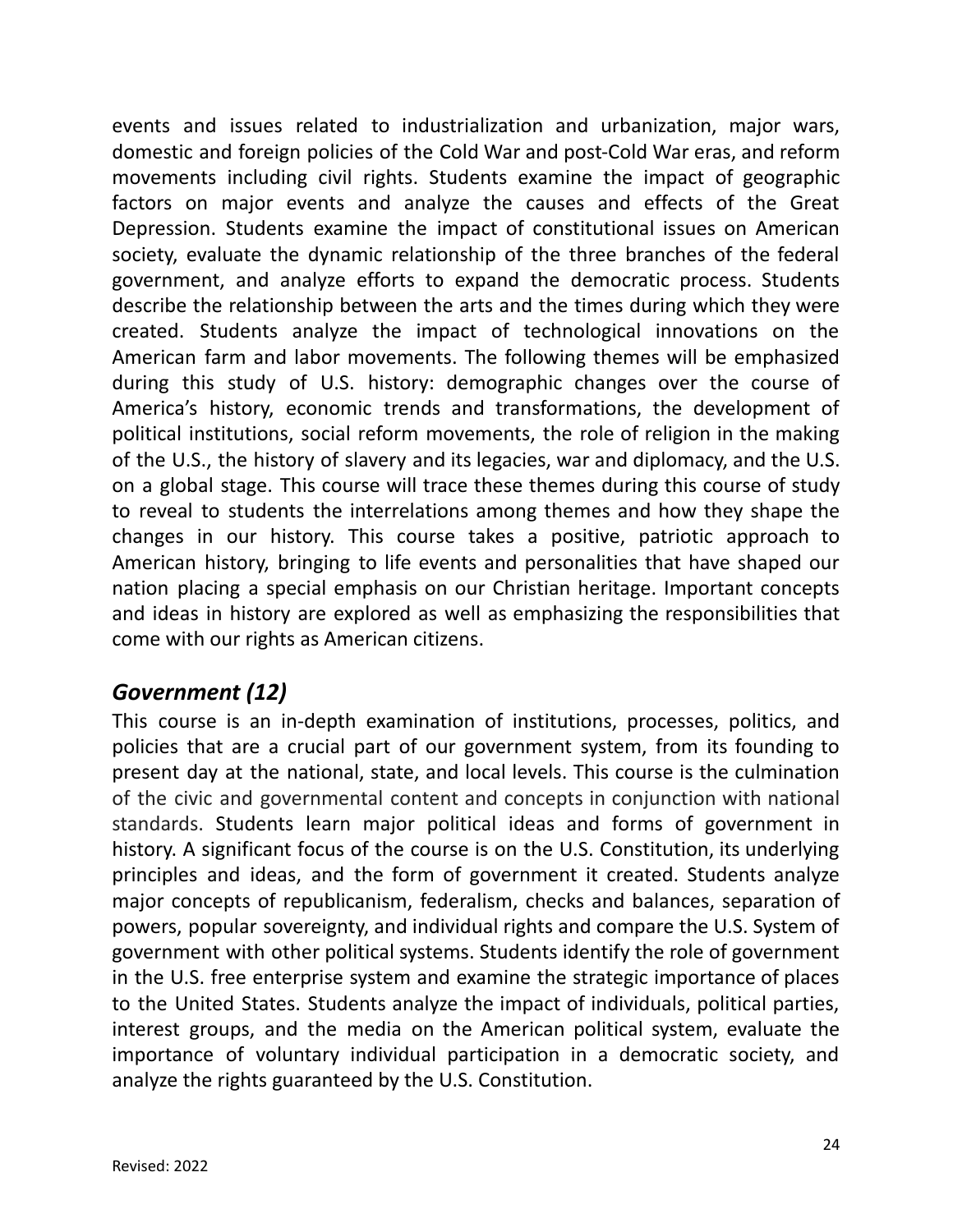Students examine the relationship between governmental policies and the culture of the United States. This course is current with international events and America's relationship and responsibility to other nations' governing. Incorporated in this course is the Christian worldview as applied to the foundation of our government system and our responsibilities as Christian Americans today.

### *AP U.S. Government and Politics (12)*

AP U.S.Government and Politics provides a college-level, nonpartisan introduction to key political concepts, ideas, institutions, policies, interactions, roles, and behaviors that characterize the constitutional system and political culture of the United States. Students will study U.S. foundational documents, Supreme Court decisions, and other texts and visuals to gain an understanding of the relationships and interactions among political institutions, processes, and behaviors. They will also engage in disciplinary practices that require them to read and interpret data, make comparisons and applications, and develop evidence-based arguments. In addition, they will complete a political science research or applied civics project.

The required project adds a civic component to the course, engaging students in exploring how they can affect, and are affected by, government and politics throughout their lives. The project might have students collect data on a teacher-approved political science topic, participate in a community service activity, or observe and report on the policymaking process of a governing body. Students should plan a presentation that relates their experiences or findings to correlate with what they are learning in the course.

## *Economics (12)*

The goal of the senior year Economics course is for the student to demonstrate an understanding of basic economic concepts as stated by the Voluntary National Content Standards including scarcity, marginal cost/benefit, allocation of goods and services, the role of incentives, gain from trade, specialization and trade, markets - price and quantity determination, the role of price in the market system, the role of competition, the role of economic institutions, the role of money, the role of interest rates, the role of resources in determining income, profit and the entrepreneur, economic growth, the role of government, using cost/benefit analysis to evaluate government programs, macroeconomy dealing with income/employment and prices, unemployment and inflation, and monetary and fiscal policy. Students become familiar with the economic system of the United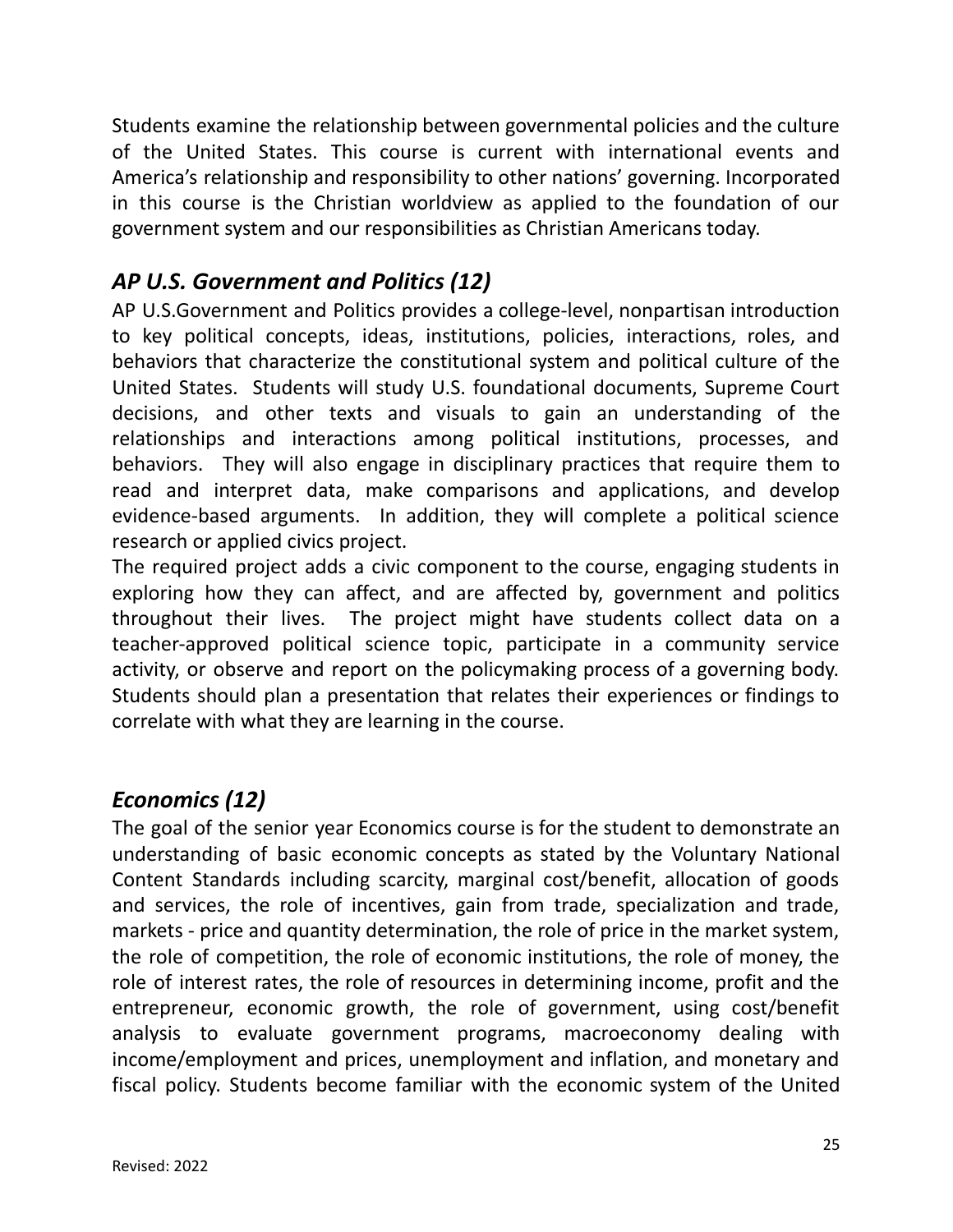States and how it operates. They also explore the roles of various components of the American economic system as stated in the concepts above. Students examine their roles as consumer, worker, investor and voting citizen. Topics of discussion include the Stock Market, comparative economic systems, and the impact of political and social decisions on the economy. Students will analyze economic questions and issues at local, state, national, and international levels.

# *Economics Honors (12)*

This course also provides an understanding of basic concepts as stated by the Voluntary National Content Standards including scarcity, marginal cost/benefit, allocation of goods and services, the role of incentives, gain from trade, specialization and trade, markets - price and quantity determination, the role of price in the market system, the role of competition, the role of economic institutions, the role of money, the role of interest rates, the role of resources in determining income, profit and the entrepreneur, economic growth, the role of government, using cost/benefit analysis to evaluate government programs, macro economy dealing with income/ employment and prices, unemployment and inflation, and monetary and fiscal policy. Students become familiar with the economic system of the United States and how it operates. They also explore the roles of various components of the American economic system as stated in the concepts above. Students examine their roles as consumer, worker, investor and voting citizen. Topics of discussion include the Stock Market, comparative economic systems, and the impact of political and social decisions on the economy. Students will analyze economic questions and issues at local, state, national, and international levels. This course will take additional hours of study to complete, as these students require more focus on gaining, testing, and applying higher-order thinking skills. It also requires students to interpret information, create their own examples, design solutions to problems, and analyze cause and effect.

# **Science**

# *Life Science- 6th Grade*

Students engage in hands-on activities, inquiry-based studies of cell structure and function, genetics, plants, animals, ecology, and the human body. An emphasis is placed on developing the student's science vocabulary, improving lab techniques, and skills in observation and classification. An additional objective of the course is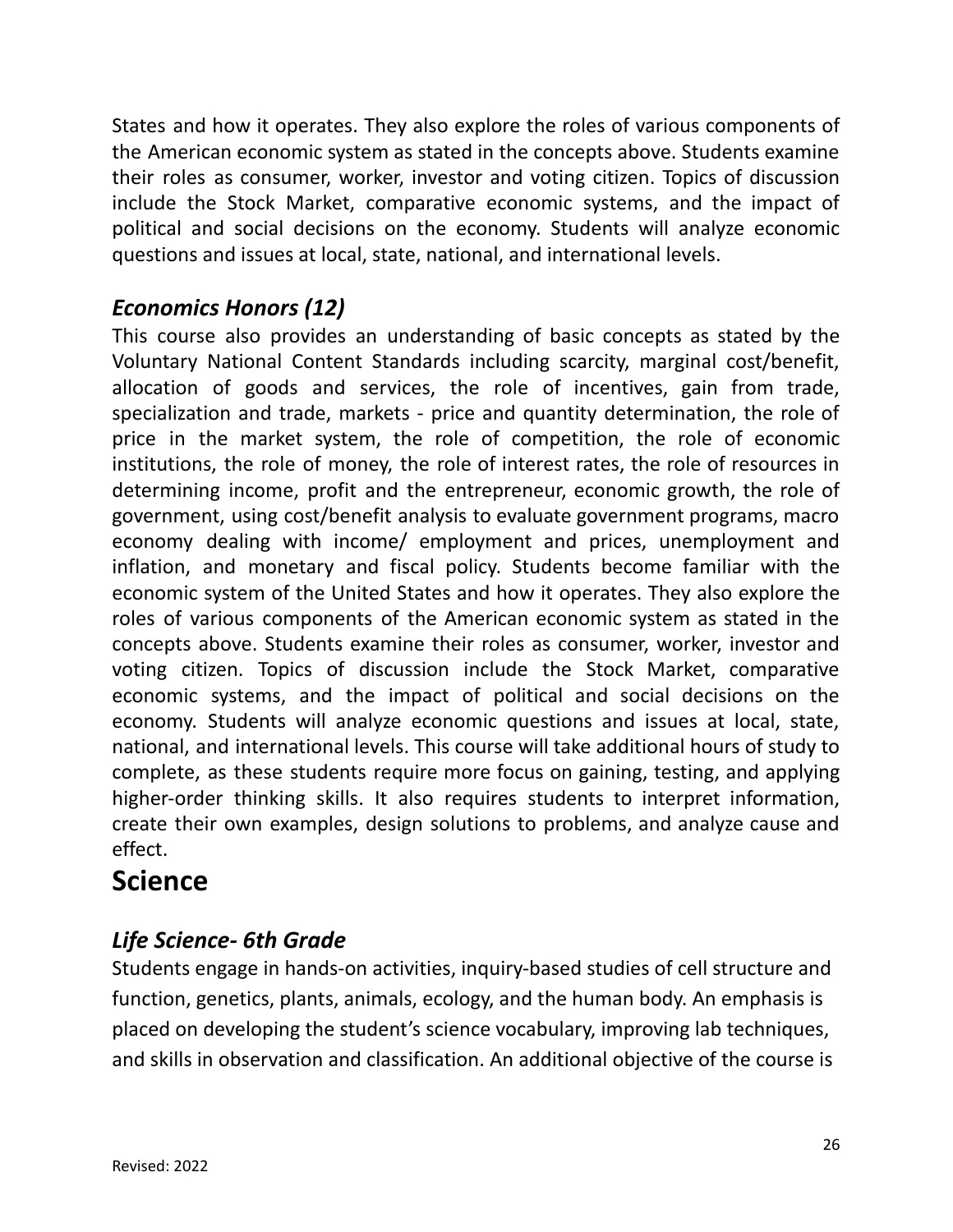to produce well-organized and efficient students. This is achieved by weaving study habits and organizational skills into daily instruction.

### *Earth Science- 7th Grade*

Students engage in hands-on activities, inquiry-based studies of earth science including geology, earthquakes, volcanoes, minerals, rocks, Earth's water systems, atmosphere and space. An additional objective of the course is to produce well-organized and efficient students. This is achieved by weaving study habits and organizational skills into daily instruction.

### *Biology*

This is a survey course in biology, taught from an ecological perspective. Topics such as biochemistry, cellular structure, molecular and Mendelian genetics, animal physiology, and the diversity of life, build upon this central theme. Students' understanding is reinforced through the integrated use of computer technology and a variety of hands-on investigations, dissection, microscopy, and field studies. The science classes aim to glorify God through studying his creation at every level from the molecular to the universal.

### *Biology Honors*

This is an advanced survey course in biology, taught from a molecular perspective. Themes in molecular genetics and human physiology interact with current local and national issues as students explore the societal issues surrounding topics such as the ethics of cloning and the eradication of infectious diseases. In addition to mastery of biological concepts, students develop skills in data collection, microscope use, literature research, and a variety of biological research tools. The science classes aim to glorify God through studying his creation at every level from the molecular to the universal.

### *AP Biology*

Designed to be the equivalent of an introductory college-level biology course, the two main goals are to help students develop a conceptual framework for modern biology and gain an appreciation of science as a process. Studies include molecules, biochemistry, cell biology, heredity and evolution, organism populations, diversity of organisms, anatomy and physiology of plants and animals, and ecology. Emphasis is placed on inquiry and hands-on laboratory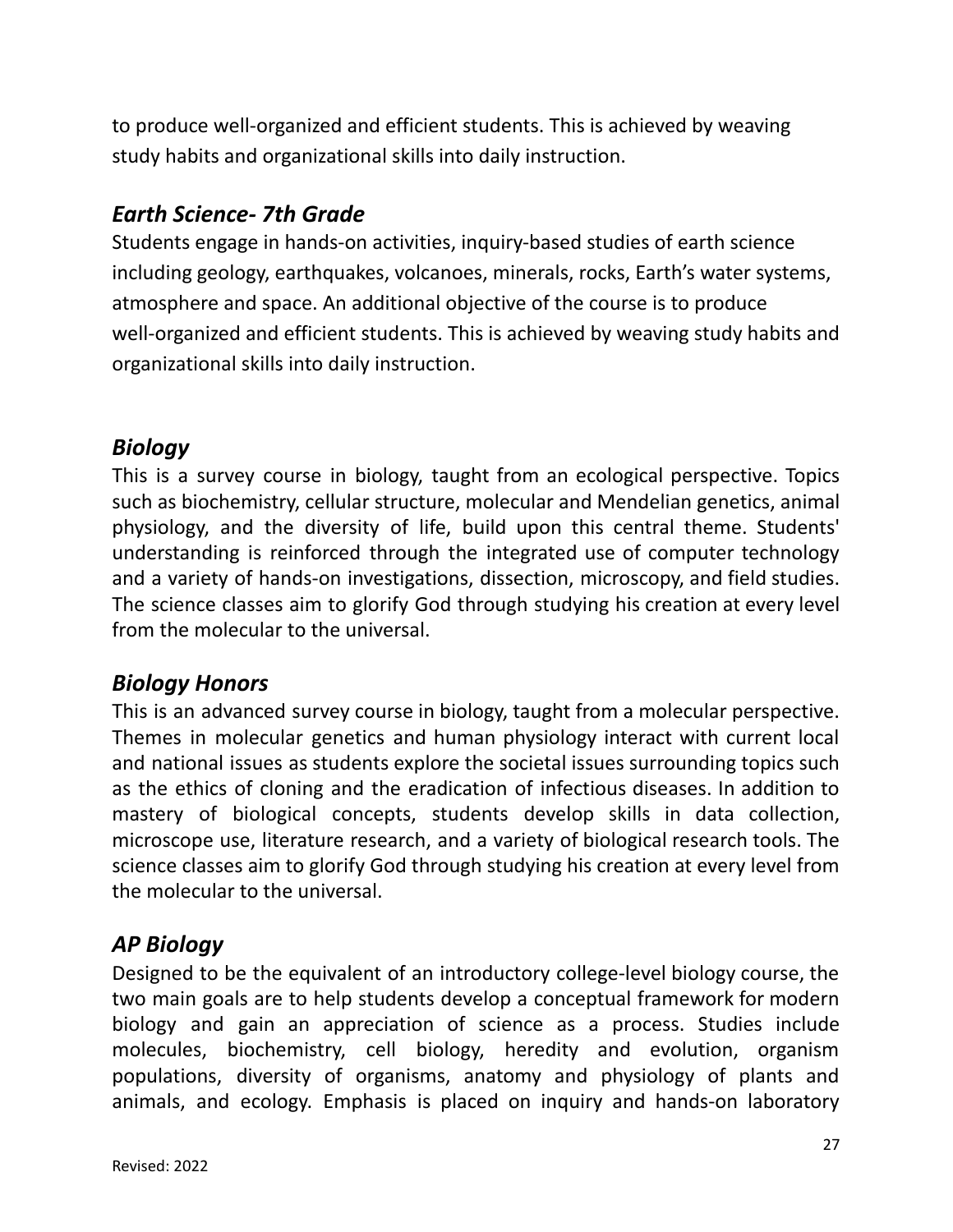activities. This course prepares students to take the AP Biology exam. The science classes aim to glorify God through studying his creation at every level from the molecular to the universal.

Prerequisite: Chemistry or faculty approval.

#### *Chemistry and Chemistry Honors*

This course provides students with a broad introduction to chemical principles and concepts. Topics include chemical quantities and equations, the atom, the periodic table, rates of reactions, acid/base chemistry, and chemical structures. The course draws on basic algebraic skills such as solving equations and using ratios. The science classes aim to glorify God through studying his creation at every level from the molecular to the universal.

Prerequisite: Algebra II, or concurrent with Algebra II.

#### *Forensic Science*

This course is designed as an introduction to the skills law enforcers use to investigate crimes. It will focus on observation, comprehension skills, and problem solving. It will provide the history of, as well as explain, the technology used today in crime scene investigation. Topics include fingerprinting, DNA analysis, ballistics, and fraud detection. The course is aligned with National Science Education Standards (NSES) as well as the Texas Essential Knowledge and Skills (TEKS). As per TEKS laboratory investigations will comprise 40% of instructional time. The science classes aim to glorify God through studying his creation at every level from the molecular to the universal.

#### *AP Chemistry*

Comparable to a first-year college course, this course is an in-depth study of the principles and concepts in chemistry. Students are required to demonstrate an understanding of these principles through application in a laboratory situation. Content includes structure and bonding, stoichiometry, thermodynamics, kinetics, and quantitative analysis. This course is designed toward advanced placement for the college bound students. The science classes aim to glorify God through studying his creation at every level from the molecular to the universal. Prerequisite: Chemistry and Algebra II

#### *Physics*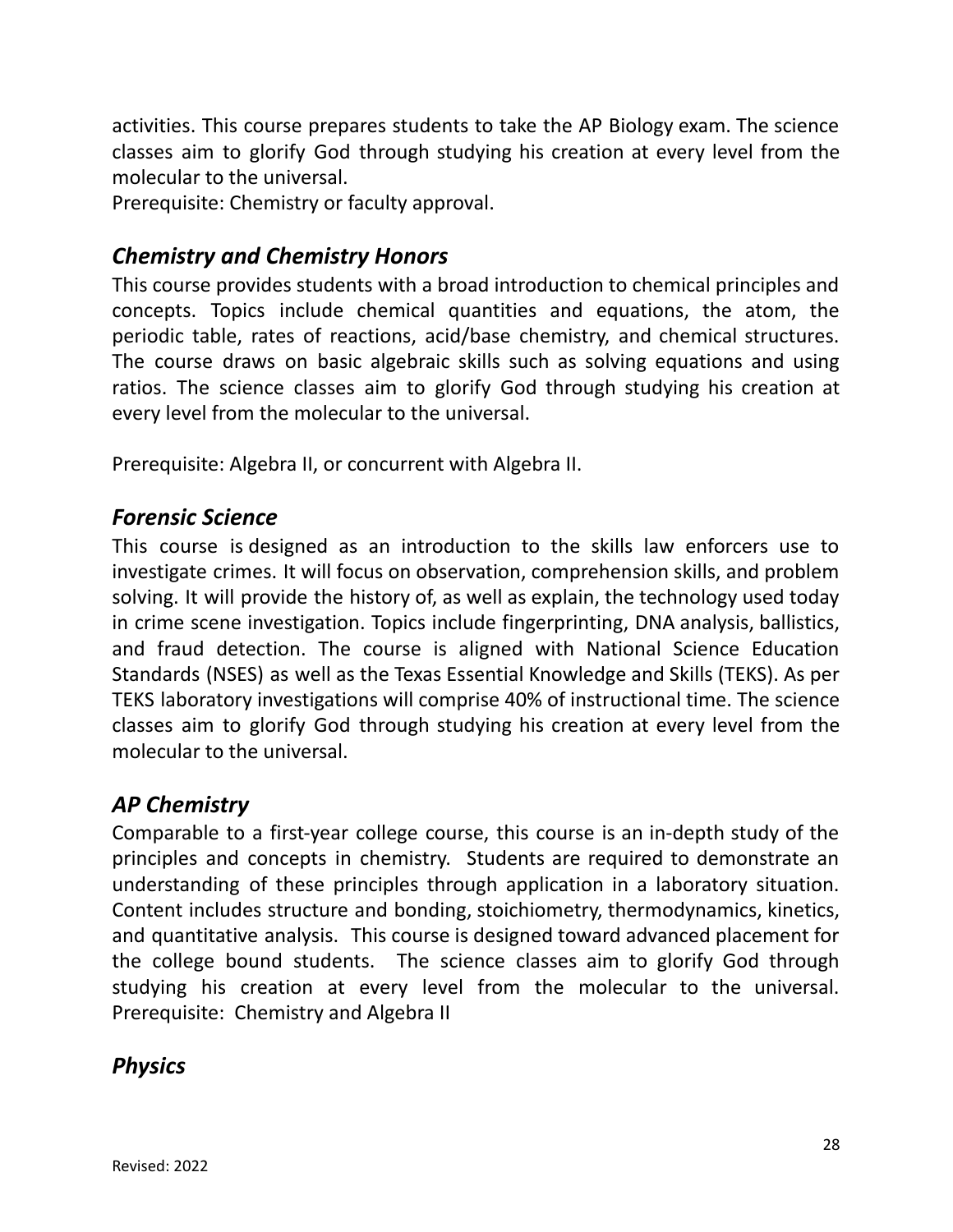This course seeks to provide a basic knowledge of how the world and universe around us function. Conceptual understanding of many fields within physics is emphasized, while strengthening problem-solving skills and applying mathematics as a tool to deepen understanding and appreciation. Lab demonstrations and activities enhance classroom learning. In this course, students will have the opportunity to develop curiosity, creativity, reasoned skepticism, and admiration of the fabric of creation. Topics covered include mechanics, properties of matter, heat, electricity, magnetism, light, and atomic and nuclear physics.The science classes aim to glorify God through studying his creation at every level from the molecular to the universal. Prerequisites: Geometry, or concurrent with Algebra II.

#### *Anatomy and Physiology Honors*

This course is designed to prepare students for college studies in degrees such as biology, biochemistry, kinesiology, nutrition, medicine, and allied health professions. It focuses on how the structures and functions of each body system work to maintain homeostasis (internal equilibrium). Topics covered in the first semester include the organization of the body on chemical, cellular, tissue, organ, and system levels; integumentary, skeletal, and muscular systems; and nervous and endocrine systems. Topics covered in the second semester include the circulatory, cardiovascular, and lymphatic systems; respiratory, digestive, and urinary systems; reproductive systems; and human development and inheritance. The science classes aim to glorify God through studying his creation at every level from the molecular to the universal.Prerequisite: Algebra I; and Biology and Chemistry with B averages, or C averages with faculty approval.

#### *Outdoors- 6-8th grade*

Outdoors class allows students to use the beauty of nature as their classroom. They learn to appreciate all of God's creatures in their natural habitats while visiting local parks and sanctuaries. They learn skills for survival and recreation that help disconnect them from the ever growing dependencies on technology.

# *IPC Introduction to Physics and Chemistry - 8th grade course (HS credit)*

Integrated Physics and Chemistry forms the foundation of a successful high school science curriculum. It's designed to introduce the student to the fundamental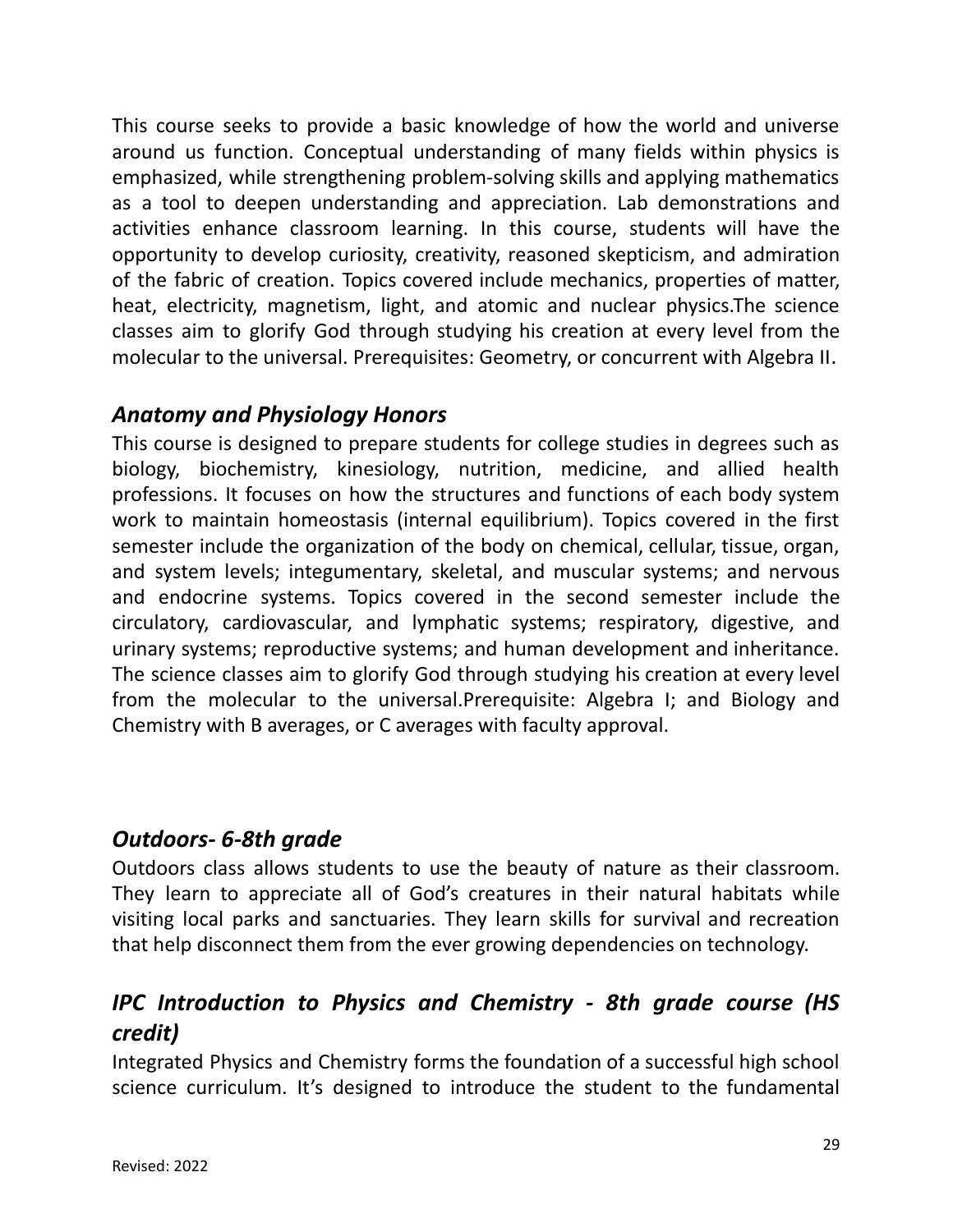concepts of the scientific method, the metric system, and the physical sciences in order to prepare for upper-level laboratory courses such as biology, chemistry, and physics. The students will acquire knowledge and apply it in the following areas: A Christian's Philosophy of Science and the Scientific Method, Scientific Measurement and the Metric System, Introductory Chemical Principles, and Introductory Physic Principles. The science classes aim to glorify God through studying his creation at every level from the molecular to the universal.

# **Foreign Language**

## *Spanish I*

Spanish 1 uses Biblical foundations along with the BJU Press curriculum, relevant audio/video, live connection with missionaries and people located in Spanish speaking regions, and opportunities to communicate with peers on a regular basis to grow each student's understanding and use of Spanish.

### *Spanish II, III Honors*

The immersion learning experience provides a carefully structured series of activities; lessons that help learners think, and communicate in the target language. Students should develop core skills in reading, writing, speaking, and listening. Diligent LCA students quickly build proficiency in a new language with the Rosetta Course platform. Students use Quizlet.com to emphasize the needed vocabulary. In addition, students will use inquiry based and collaborative research activities to study world cultures.

# **Physical Education**

### *Physical Education*

Students will understand and identify different ways to enjoy staying active. They will identify the importance of physical activity as it relates to being a child of God. They will develop life-long skills such as teamwork by participating in a variety of sports and fitness-related activities.

### *Health*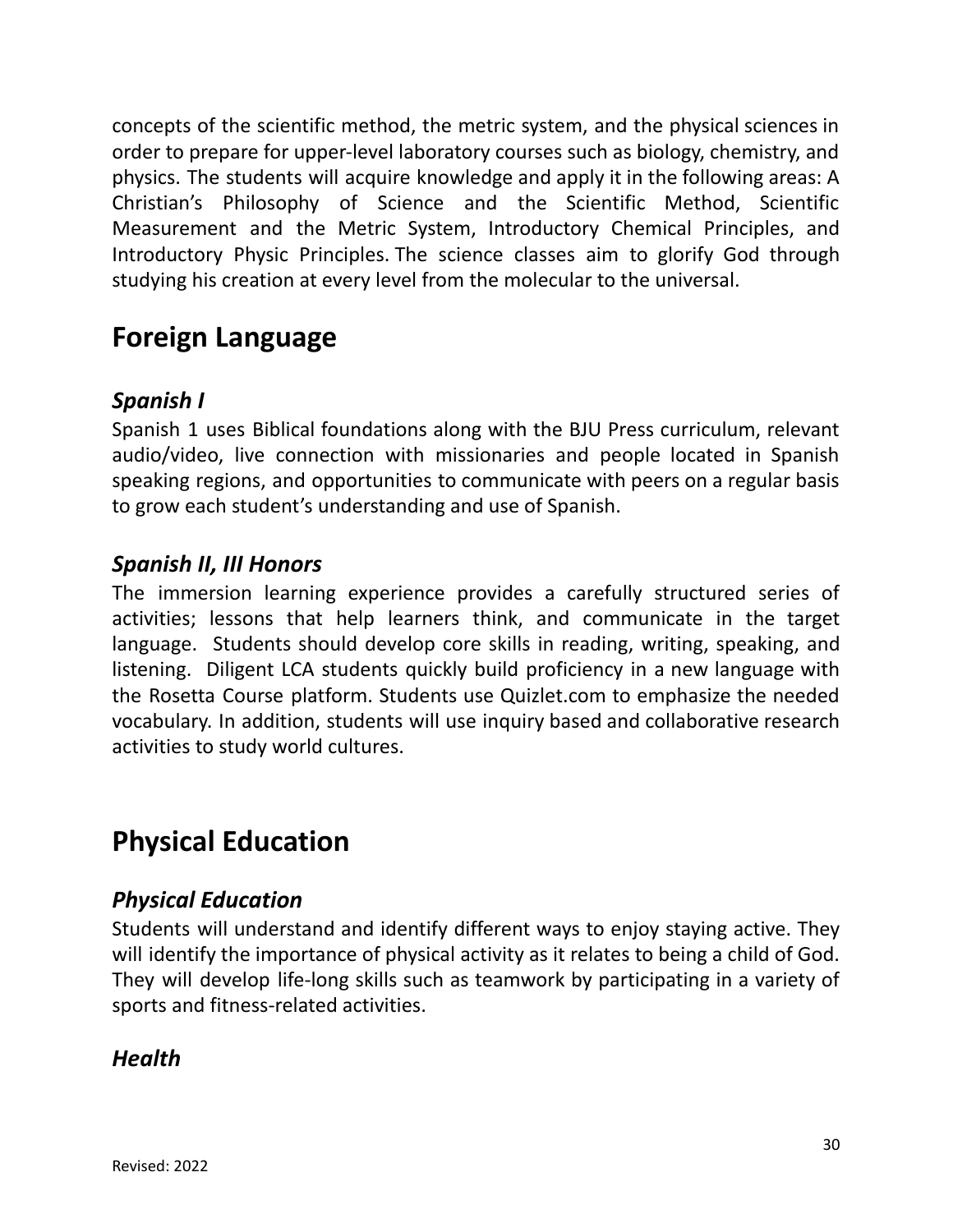This course covers four pillars of holistic health. The students will discuss physical fitness and exercise science. Also covered is nutrition wellness and consumer education. Students will learn to appreciate mental health and suicide awareness. Students will work on the health of their spirits through a relationship with God. Students will research the dangers of smoking and vaping, social media safety, and family awareness using a variety of sources and projects. This will allow students to assess sources for authenticity and reliability to make important health decisions in their own lives.

# **Fine Arts**

# *Middle School Art (6-8)*

This course introduces students to the elements and principles of art. Students are able to explore different mediums and projects to show how the elements and principles of art create compositions.

### *Foundations in Art (9-12)*

This course introduces students to elements of two-dimensional and three-dimensional design. Visual awareness and sensitivity are expanded through study of the elements of art and principles of design used in famous artworks. Students are challenged to find visual solutions to problems by examining various media, techniques, and technology in creating designs, patterns, and forms. Students will also gain a greater knowledge of color theory and design vocabulary.

### *Advanced Art*

Advanced Art students will pursue various mediums and further their development with skills and techniques, improving competency to express their personal creative expressions. The emphasis is to prepare those students determined upon advanced training and careers in art to better meet the challenges of such an undertaking by giving varied, in-depth art experiences.

#### *Ceramics (9-12)*

In this three-dimensional design course, students are able to learn and explore different techniques using clay. The students are introduced to what a kiln is and how the kiln transforms the clay into pottery. The students also have an opportunity to explore and create different techniques on how to glaze their ceramic pieces.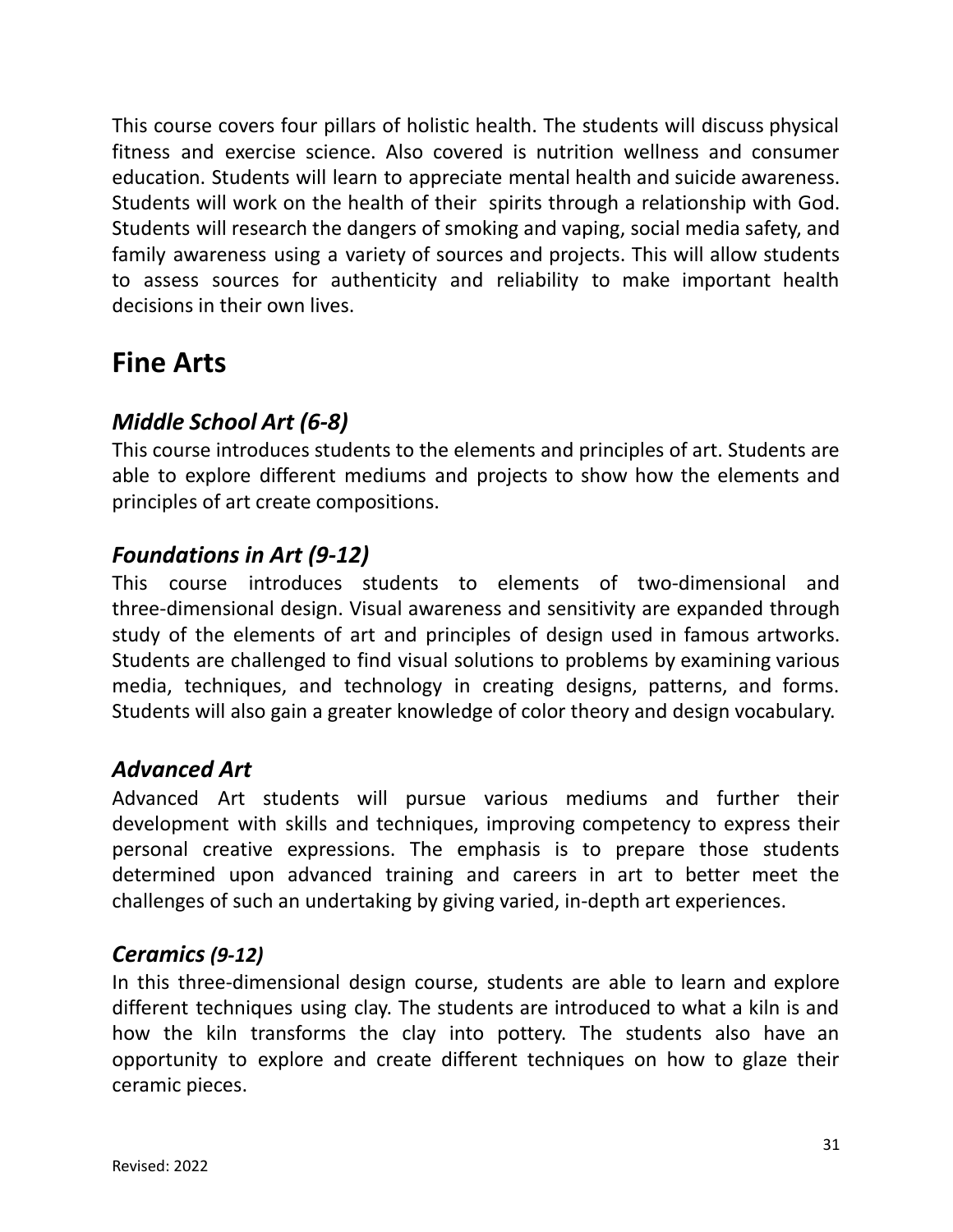# *Sculpture (9-12)*

In this three-dimensional design course, students will have the opportunity to learn how to assemble different types of objects using various materials. The students will be able to understand how to manipulate found objects to create sculptures.

### *Theatre Production (9-12)*

Theatre Production at Legacy is a high school course that gives the opportunity for students to explore the creative arts side of theatre. The course focuses on beginning stage craft techniques that are the foundation for technical theatre and the technical side of the worship experience. The beginning technicians will learn set construction and design. Sound, light, costume, and makeup design will also be taught through projects and work on mainstage productions and chapel. Students gain the confidence and technique needed to become a skilled technician. Most importantly, students will explore ways to use the theatre experience to teach Biblical truths and values.

# *Theatre Arts (6-8)*

Middle school theatre arts is a performance based fine arts course that does not require an audition. Students will draw on events and experiences to create scripted monologues and scenes, create scenic designs for existing plays, and build characters through observation, improvisation and script analysis. These activities should incorporate elements of theatre history, culture, analysis, response, creative process, and integrated studies. Additionally, students explore careers in theatre arts. They also attend and critique theatre productions and identify ways to support the theatre in their community. There is opportunity for students to compete and perform throughout the year. Most importantly, students will explore ways to use the theatre experience to teach Biblical truths and values. Participation in competitions and performances outside of class is not required.

## *Theatre Arts (9-12)*

High school theatre arts is a performance based fine arts course that does not require an audition. Students will draw on events and experiences to create scripted monologues and scenes, create scenic designs for existing plays, and build characters through observation, improvisation and script analysis. These activities should incorporate elements of theatre history, culture, analysis,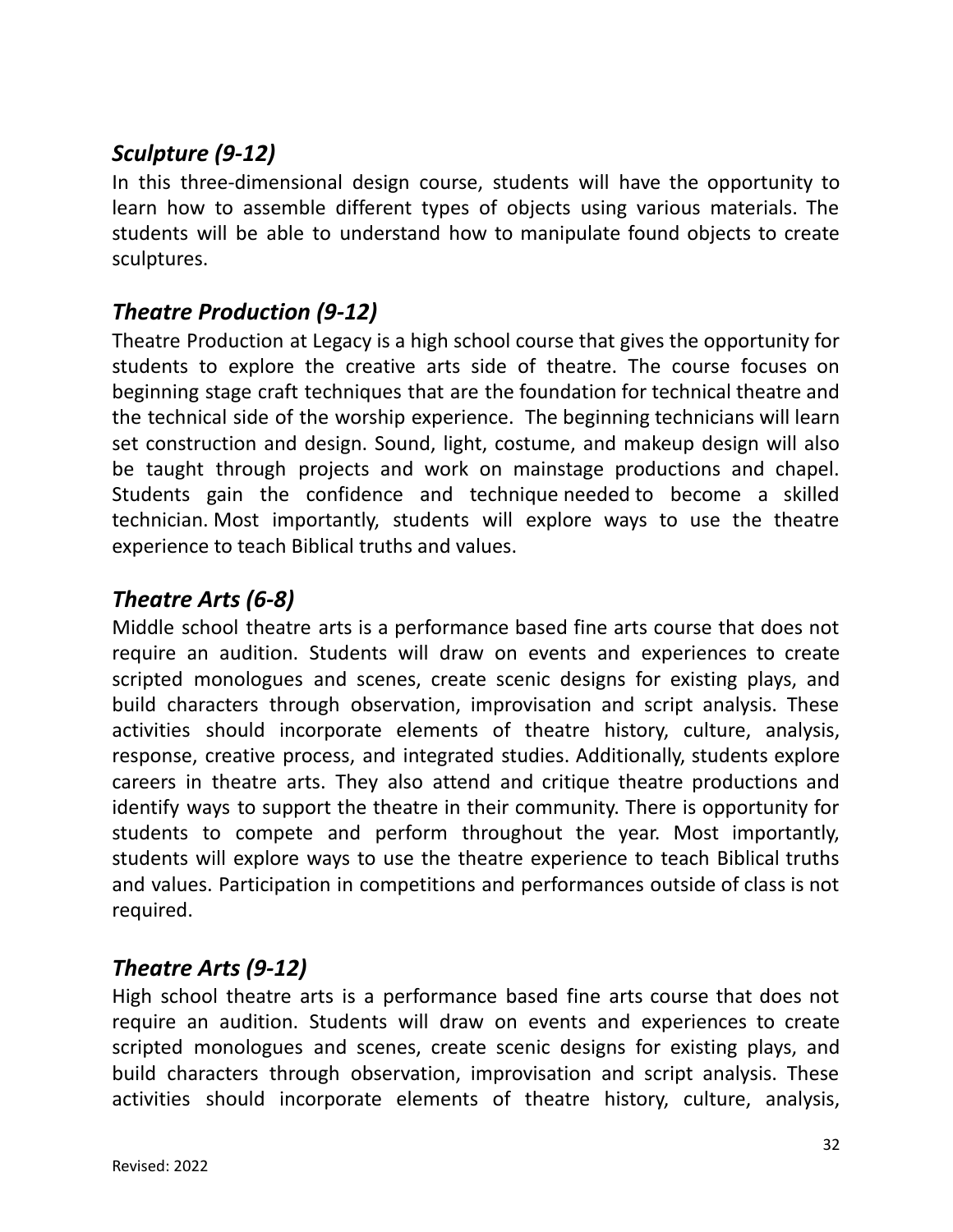response, creative process, and integrated studies. Additionally, students explore careers in theatre arts and begin to develop a portfolio of their work. They also attend and critique theatre productions and identify ways to support the theatre in their community. There is opportunity for students to compete and perform throughout the year. Most importantly, students will explore ways to use the theatre experience to teach Biblical truths and values. Participation in competitions and performances outside of class is not required.

## *Advanced Theatre Arts (9-12)*

Advanced theatre is a performance based high school course that students can audition for every year. Students selected for Advanced Theatre Arts read and analyze plays and apply criteria to perform in various competitions throughout the year. Like the regular theatre arts class, students will draw on events and experiences to create scripted monologues and scenes, create scenic designs for existing plays, and build characters through observation, improvisation and script analysis. These activities should incorporate elements of theatre history, culture, analysis, response, creative process, and integrated studies. Additionally, students explore careers in theatre arts and begin to develop a portfolio of their work. Most importantly, students will explore ways to use the theatre experience to teach Biblical truths and values. Students are required to participate in drama competitions, performances, and chapel.

## *Worship Team (9-12)*

Worship team prepares students for the chapel/church setting in which they lead others into worship. It includes both vocal and instrumental worship. This is NOT a class for learning beginning instruments, but one to learn how to implement prior knowledge into the worship setting. Along with practice and performance, there will be biblical foundation study.

# **Technology**

### *Graphic Design*

This one semester course introduces students to graphic design methods using Adobe Photoshop. Students will learn the use of Photoshop's many tools for photo editing and image manipulation. Students will work with layers, incorporate color techniques, use painting tools, work with special layer functions, create special effects with filters, use clipping masks, paths, and shapes, transforming type, liquefy images, performing image surgery, annotating and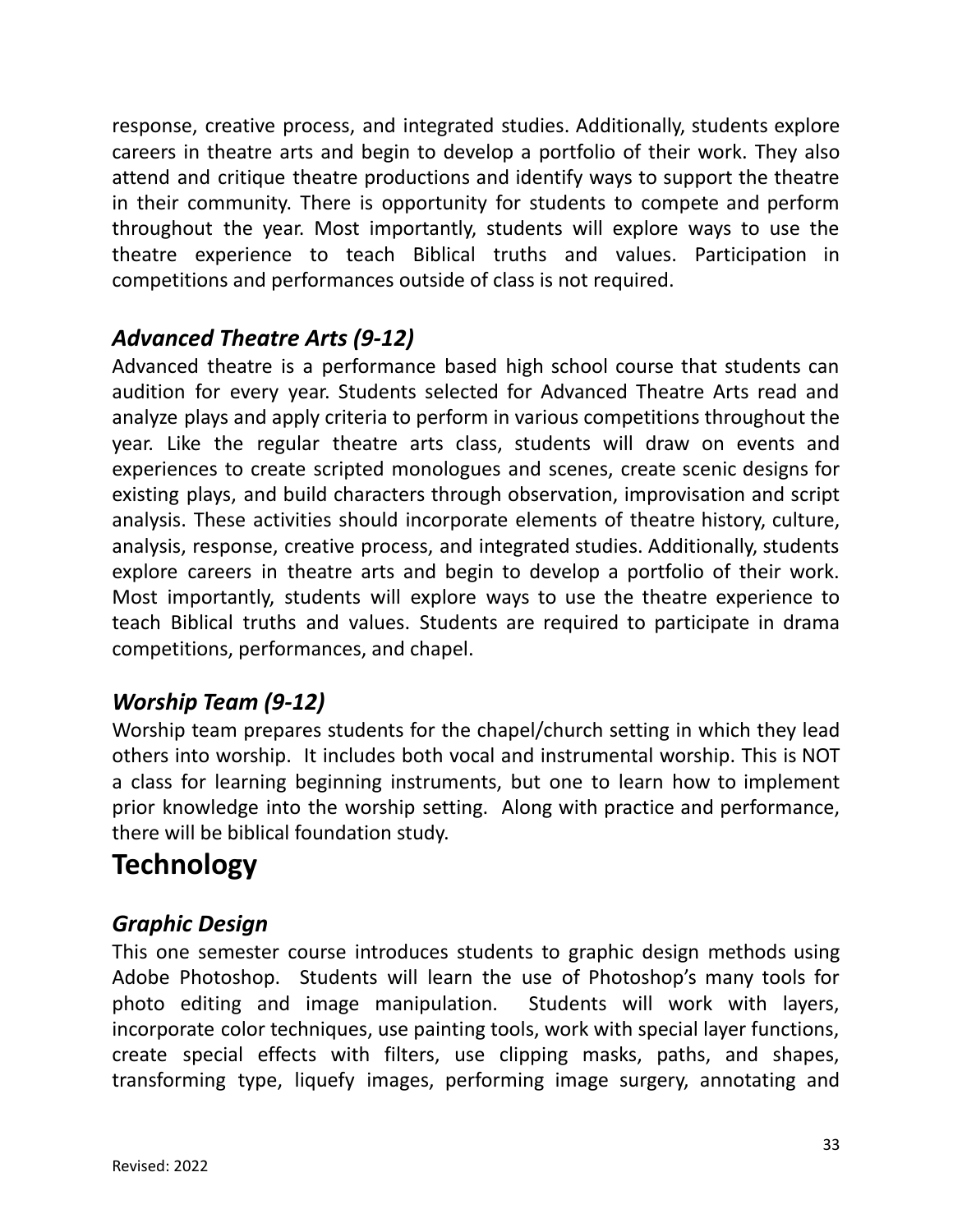automating an image, and create and deliver multimedia PowerPoint presentations.

#### *Web Design*

The fundamentals of web design are covered in this one semester course. Students begin by learning HTML code, developing an understanding of how websites operate. After creating a website using text-based HTML coding, students will then learn how to create websites in Macromedia/Adobe Dreamweaver, the same software used by many professional developers. As a final project in the course, students will develop an extensive website to be posted on the World Wide Web.

#### *Photography*

Fundamentals in photography are designed to offer experiences with a Nikon D3200 SLR camera. Various camera settings will be learned to offer greater creative and technical control. This course builds the foundation for visual literacy regarding both form and content of photographic images. The elements and principles of design as they relate to photographic composition are emphasized. Students learn framing within the viewfinder and explore various compositional principles. Students also learn to examine images critically through weekly critiques. Digital processing techniques are introduced using Adobe Photoshop. Prerequisite: Graphic Design

### *AP Computer Science A*

AP Computer Science A is an introductory college-level computer science course. Students cultivate their understanding of coding through analyzing, writing, and testing code as they explore concepts like modularity, variables, and control structures.

#### *Yearbook*

Students participate in the production of the school yearbook, the Warrior Shield. During class, students learn how to conduct interviews, write copy text, take photographs, and design layouts. Students create yearbook spreads by compiling the information and images in publishing software, and acquire graphics skills using photo-editing software. Outside of class, students are expected to attend events, take photographs, conduct interviews, and collect information for assignments. Students also assume responsibility for producing assigned pages of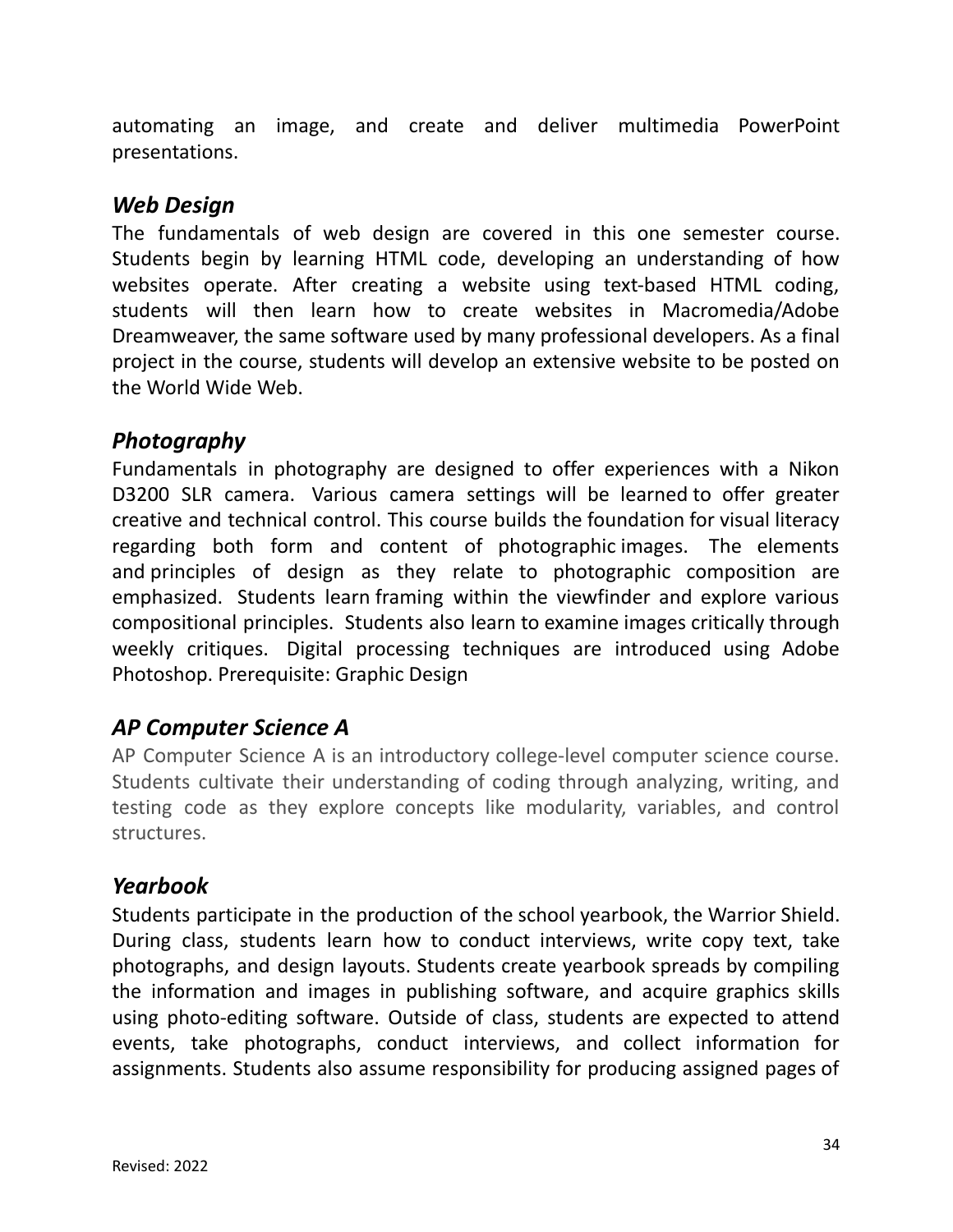the yearbook that require additional work outside of class. Prerequisite: Approval from the Yearbook Advisor

# **Miscellaneous**

#### *Entrepreneurship*

Foundations in Entrepreneurship uses Biblical foundations along with the Ramsey Solutions curriculum. In addition, current videos and biographies along with personal growth text will be utilized for instructional purposes. Students will have the opportunity to present business plans to local business owners and entrepreneurs for evaluation.

#### *Personal Finance*

This course prepares your child for many facets of personal finance. They will learn to make a budget, open a bank account, write checks, balance their bank account, prepare their own taxes, and save and pay cash for their car and college education. This course delves into insurance, IRAs, credit and debit, giving students confidence in their ability to handle money. Journal questions are included to help prompt student engagement. This is a digital course with video lessons of Dave Ramsey and his team of experts. All national standards of personal finance are covered in this course.

#### **Horticulture**

Horticulture emphasizes the introductory studies in the horticulture industry, plant growth and development, equipment and uses, soils and plant nutrition, propagation methods, garden preparation, and methods of special ornamental and garden plant production. Students receive practical skills training through laboratory and class cooperative activities conducted in the school garden.

### *Robotics (6-8)*

The LCA Robotics course is designed to educate, inspire, and help students gain invaluable confidence in the subjects of science, technology, engineering, and math skills that are being incorporated into many current and emerging careers. Students have the ability to expand their knowledge and gain real hands-on